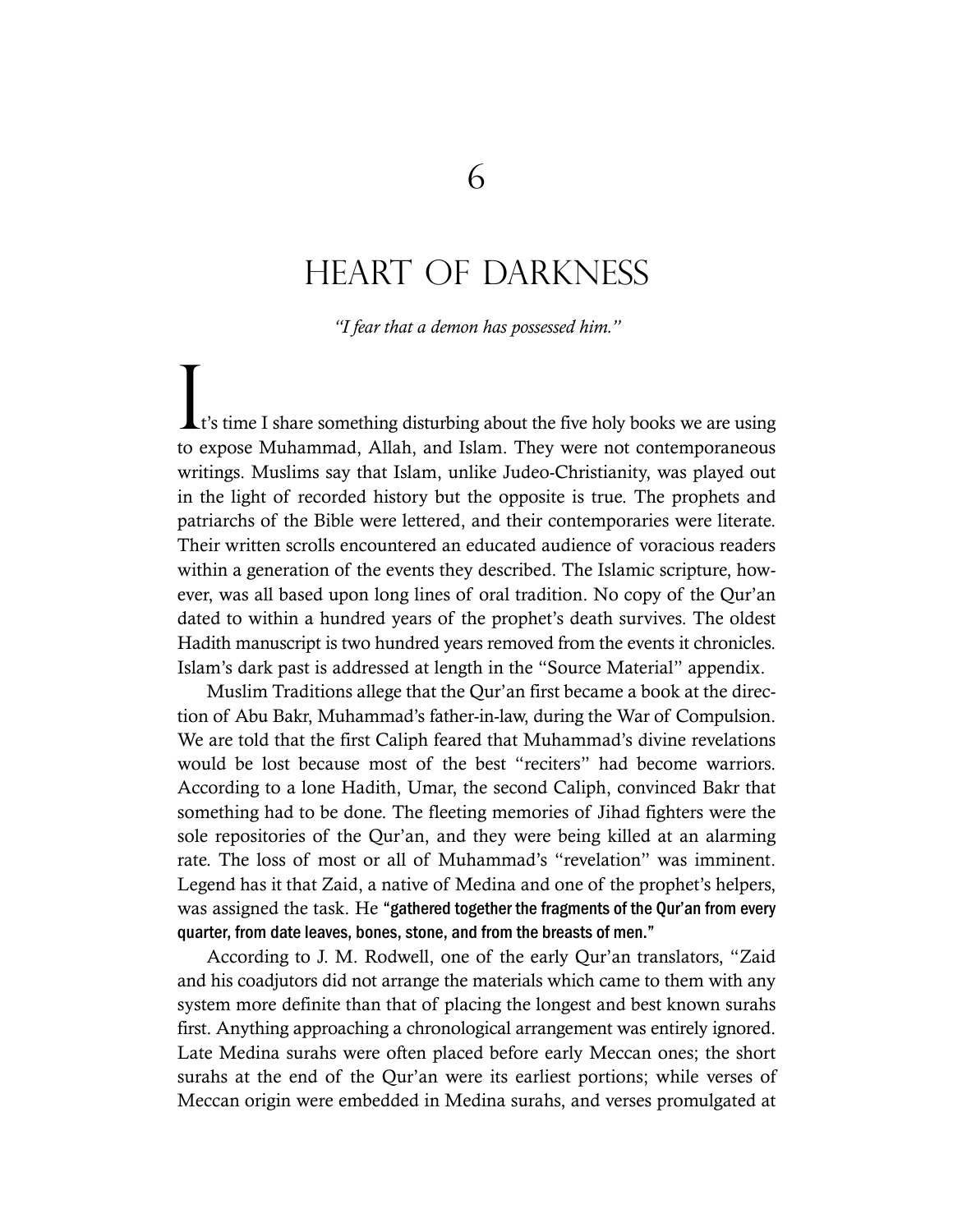Medina were scattered up and down in the Meccan surahs."

Muslim scholars don't dispute Rodwell's claim. And that's alarming, because it means that no one was able to discern when a surah was revealed. No one even knew what comprised a surah. They were jumbled together gobbledygook, completely out of order. And if Muhammad's contemporaries were this confused, there is no chance they actually remembered the detail of what he claimed was disseminated by the almighty.

Rodwell continues his analysis with these words: "It would seem as if Zaid put his materials together just as they came to him, and often with entire disregard to continuity of subject and uniformity of style. The text, therefore, assumes the form of a most unreadable and incongruous patchwork, and conveys no idea whatever of the development and growth of any plan in the mind of the founder of Islam, or of the circumstances by which he was surrounded and influenced." Then after praising Zaid for his lack of "tampering" Rodwell adds that it is "deeply regrettable that no contemporary provided any historical reference, suppressed contradictory verses, or excluded inaccurate statements."

Therefore, even in the best possible light, the Qur'an as first assembled was a mess. It was out of order, jumbled together, contradictory, and inaccurate. Yet there is no proof that even this best-case scenario is reliable. There is no corroborating evidence that the "revelations" actually became a book under Bakr, Umar, or Zaid. There are no fragments or tablets. All we have is a flimsy oral tradition suggesting that this best-case scenario occurred. There isn't even a letter or a historical reference from any of the literate nations conquered by the first Muslim warriors to suggest that the Qur'an existed.

By contrast, there are 25,000 ancient Bible parchments, scrolls, fragments, and letters testifying to the immediacy and accuracy of today's Judeo-Christian scriptures. Yet the only archeological evidence that has survived from the Qur'an's first century is a coin and an inscription inside the Dome of the Rock on the Jewish Temple Mount. These fragments differ from each other and from today's book.

The Qur'an's chasm of historical credibility is the good news. The other four books of Islam that comprise the Sunnah: the Sira, Ta'rikh (History), and Hadith, didn't find parchment or scroll for one to three hundred years after the events were played out. Turning to Rodwell we learn: "The first biographer of Muhammad of whom we have any information was Zohri, who died A.H. 124; but his works, although quoted by later writers, are no longer extant." Said another way, Zohri's biography may have been written one hundred years after the events occurred, but it doesn't matter because no one has ever found a copy. "Ibn Ishaq, who died in A.H. 151 (763 A.D.), composed a biography of Muhammad for the Caliph's use. Although there are no surviving copies of his work either, much of it was salvaged by Hisham, an admittedly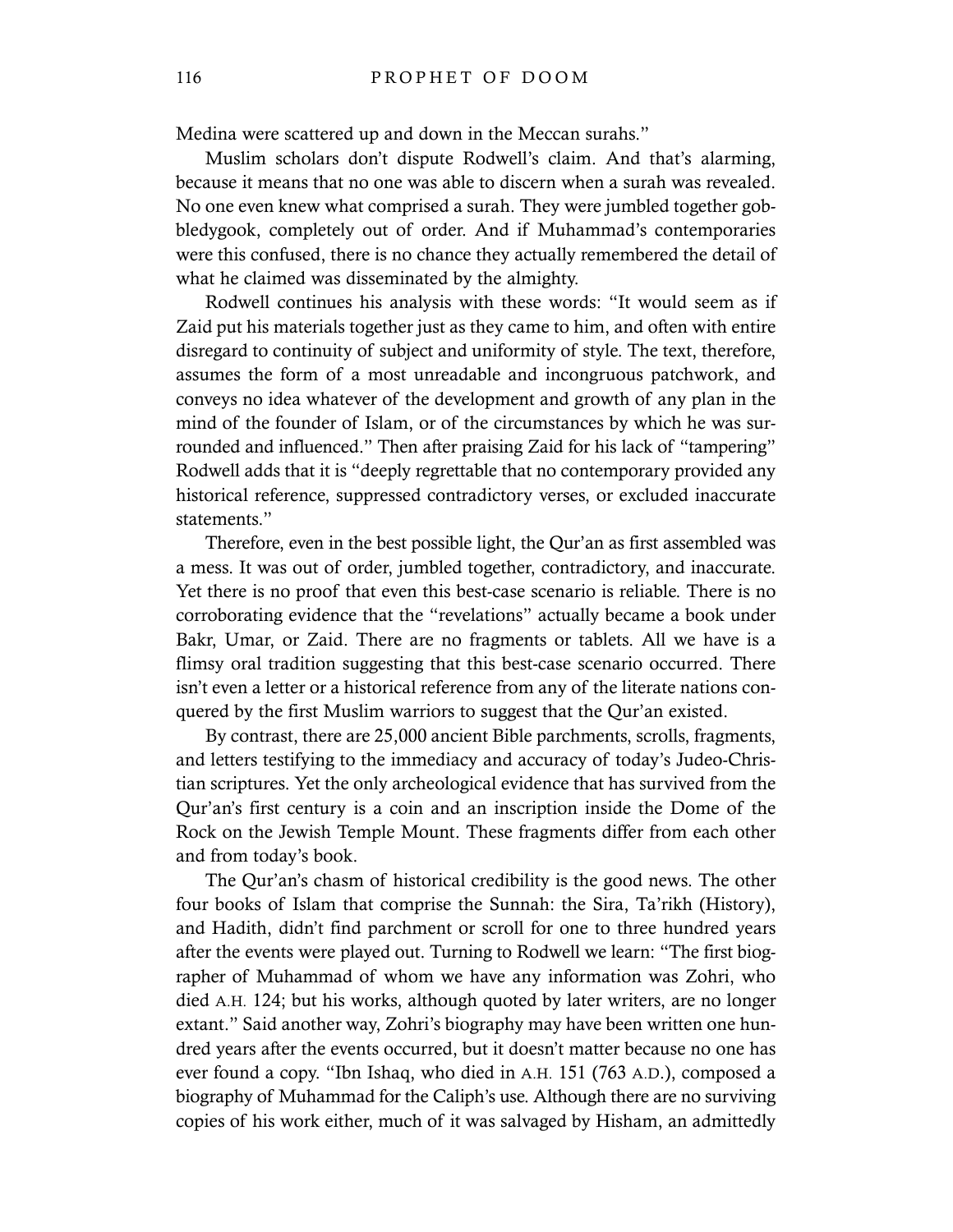biased editor. He died in A.H. 213." Ibn Hisham's *Life of Muhammad* begins with a stunning confession. He says that he removed material that discredited Muhammad from Ishaq's original manuscript.

Tabari didn't edit Ishaq's Sira to make Muhammad look better, but he only referred to the earlier work when it conflicted with his own collection of oral testimony or Hadith. Tabari completed his *History of Prophets and Kings* in A.H. 310—three hundred years after the prophet's death. The *Concise Encyclopedia of Islam* says: "His work became the definitive resource." This makes his *Annals* of Muhammad's Islam the earliest surviving unedited account of the prophet's words and deeds, and therefore of the context in which his Qur'an was revealed. It also means that there was a three hundred year gap filled principally by oral transmission for the lone unedited collection of Islamic Hadith containing any chronology or context.

Rodwell, in the preface of his early Qur'an translation, tells us: "It may be considered quite certain that Traditions concerning Muhammad were not reduced to writing for at least the greater part of a century. They rested entirely in the memory of those who have handed them down, and must necessarily have been colored by their prejudices and convictions, to say nothing of the tendency to formulate myths and fabrications to serve the purposes of the contending factions…. It soon becomes obvious to the reader of Muslim Traditions that both miracles and historical events have been invented for the sake of expounding a dark and perplexing text [the Qur'an]; and that the earlier Traditions are largely tinged with a mythical element."

He goes on to say: "These ancient writers [Ishaq and Tabari] are the principal sources whence anything approaching authentic information as to the life of Muhammad has been derived. And it may be safely concluded that after the diligent investigations carried on by the professed collectors of Traditions in the second century after the Hijrah, that little or nothing remains to be added to our stores of information relative to the details of Muhammad's life, or to facts which may further illustrate the text of the Qur'an. There are no records posterior in date to these authorities that should be considered."

While every Islamic scholar I have studied agrees with Rodwell's assessment, that's not the end of the bad news. The people of Central Arabia in the sixth through eighth centuries were illiterate. Thus Hadith were passed along by word of mouth through the generations, father to son through chains of transmitters called *isnads*.

Let's view this problem from a more contemporary perspective. Imagine reconstructing the history of the American Revolution today based entirely upon oral traditions handed down over nine generations. Without books, letters, paintings, or pictures, it would be impossible to recreate the words of Cornwallis and Washington or to resurrect the drama as it was actually played out. Now, imagine writing this history in London, thousands of miles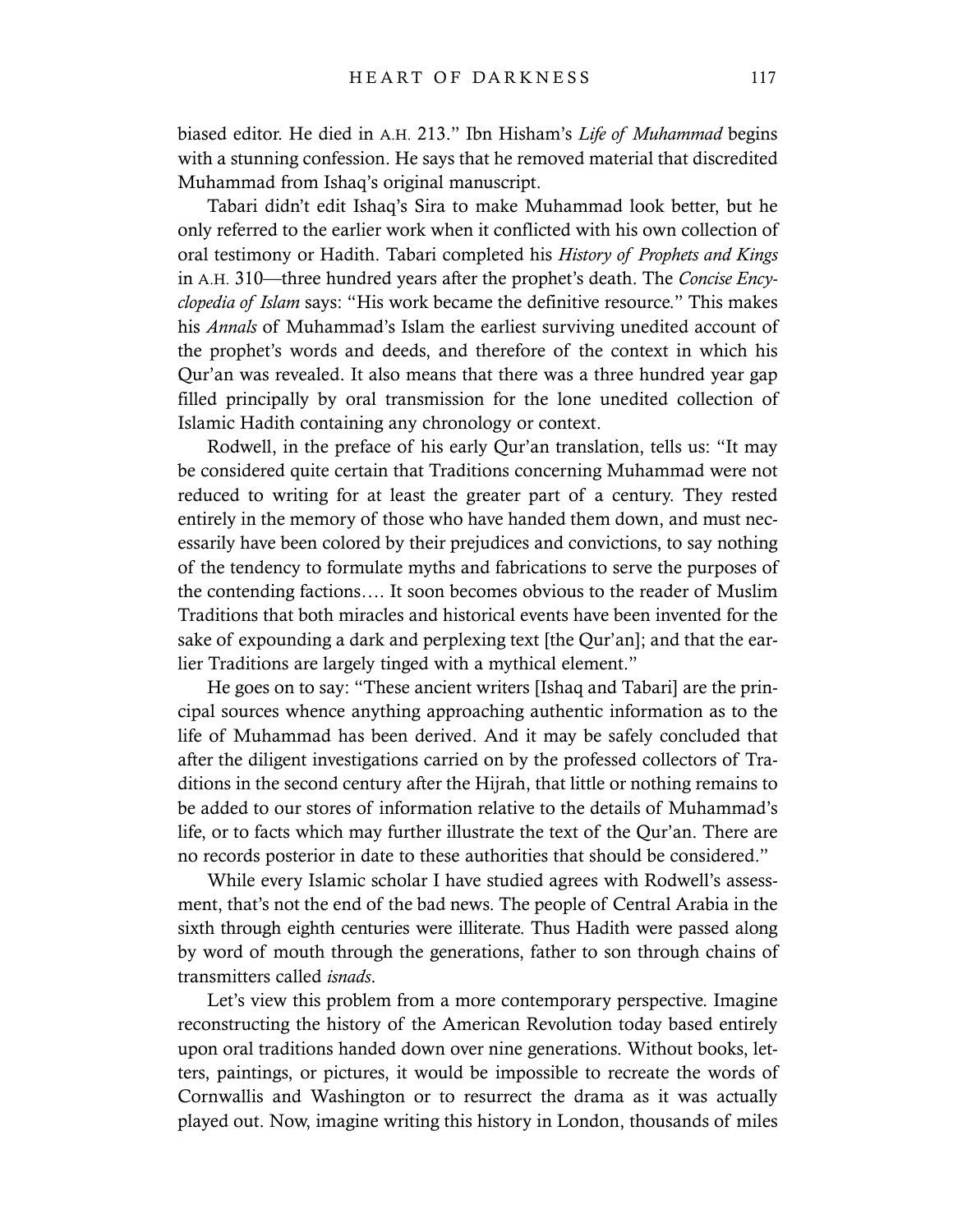from where the events unfolded—in the home of those who were defeated. Such is the story of Islam. The first and best Hadith, Ta'rikh, and Sira were compiled in Baghdad, not Mecca or Medina, two to three centuries removed. And like detailing the American Revolution in Britain, each of the Persian scholars wrote in a highly politicized climate for men with a personal agenda. A compelling argument can be made for Islam being Persian rather than Arabian; the birthplace being Baghdad, not Mecca.

Yet while none of this attests to the reliability or unbiased nature of the Islamic scripture, it doesn't actually matter. If Muhammad were really a prophet, if Allah were really a god, and if the Hadith and Qur'an were really divinely inspired and dictated, the accuracy of these books would be of paramount importance. Our eternity would rest upon their every word. But since Muhammad was as feeble-minded as his deity and as emotionally disturbed as his scripture depicts him, an accurate witness and a faithfully maintained account is irrelevant.

So if much of this isn't true, why bother? Because through force, fate, and faith, over a billion people *believe* it's true. They believe Muhammad was a prophet, Allah was his God, and that the Qur'an was comprised of divine revelations. They even think the sayings of the prophet, upon which the Hadith, Sira, and Sunnah are based, were divinely inspired *scripture.* And because most Muslims aren't free, literally trapped by fate and force in this delusion and in the hellish conditions the doctrine inspires, compassion compels us to expose the fraud and release them from the shackles of Islam.

Oh, and then there's another problem—Islamic terrorism. This stuff is corrosive, causing people to act in accordance with its teachings, prophet, and god. Islam commands and conditions men to murder. It motivates them to commit acts of terror. If we want to thwart this foe we must first understand what its adherents believe and what drives them to such ungodly behavior. If we want to rid the world of terror, we must first expose the doctrine that makes men terrorists. Remember, prior to Muhammad, Arabs conquered no one. After Islam they subjected much of the known world to their sword. What changed them, pray tell, if not these words?

While the Islamic "holy books" aren't historically reliable, they are *Islam* —not a version, interpretation, or corruption of Islam, but the essence of the religion. Muhammad can be no different than these books depict him. If they don't accurately present the prophet and his dark spirit, they are unknowable and thus irrelevant. Frankly speaking, Islam loses either way.

**☆ 中 C 6<sup>※</sup>** 

Returning to the Hadith, we discover an interesting artifact concerning the early Meccans and their Ka'aba. It also heralds from the Year of the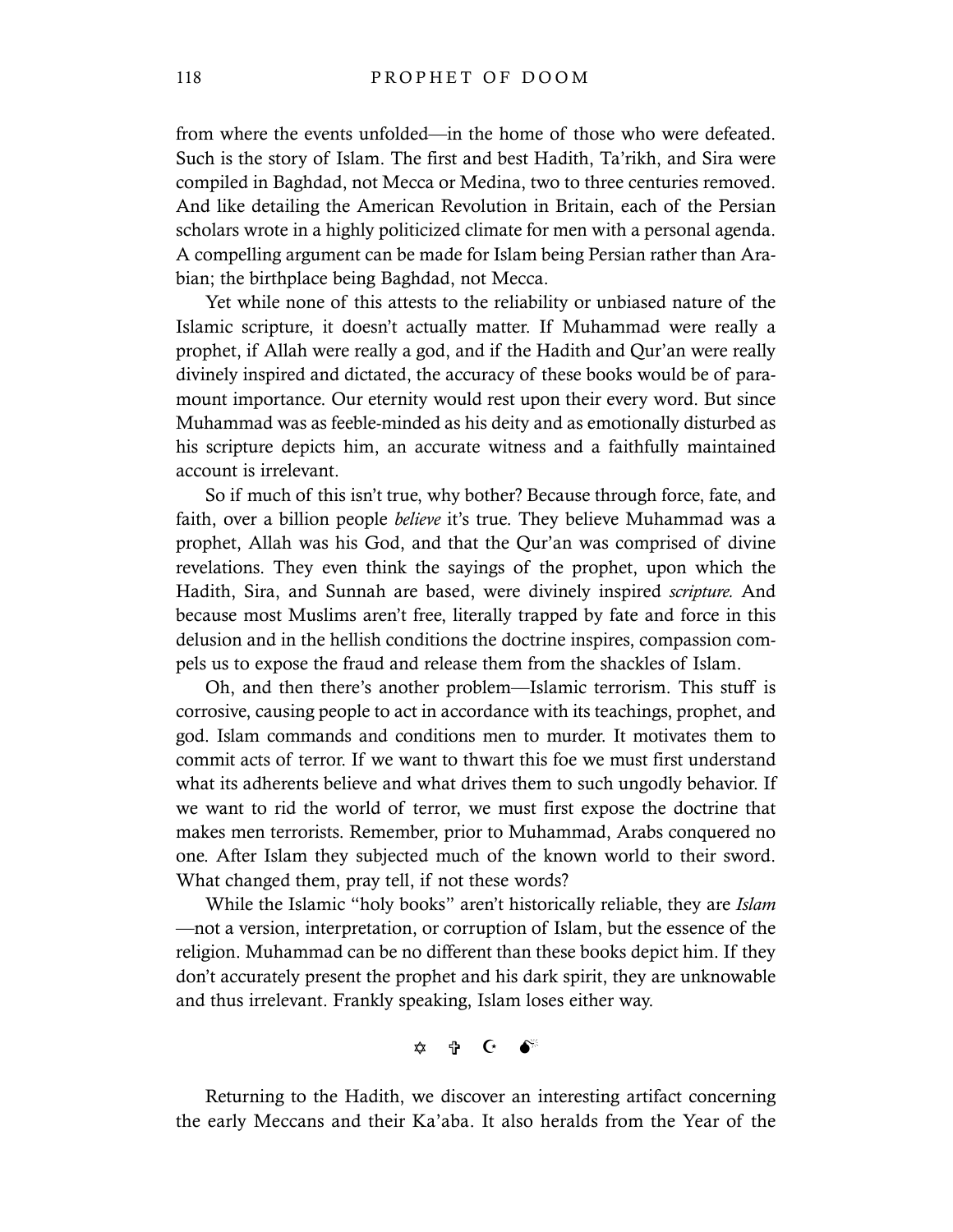Elephant. Abdul Muttalib was a big shot in town, a wealthy idolater born two generations before Muhammad. In the line of Qusayy, he became the custodian of the Ka'aba. *Tabari VI:15* "After the death of his uncle al-Muttalib, Abdul Muttalib took over the privilege of watering and feeding the pilgrims which the sons of Abd Manaf had held before him. He was honored and was a man of great importance, for not one was his equal." *Ishaq:62* "Sleeping on the graves of Hagar and Ishmael he was ordered in a vision to dig Zamzam. 'Allahu Akbar,' he shouted. 'This is the well of our father Ishmael.'" *Tabari VI:15* "He brought out what was buried there, namely, two golden gazelles, swords and coats of mail. He made the swords into a door for the Ka'aba." It's interesting that the Ka'aba's treasure contained the implements Muhammad would use to loot the world: swords and coats of mail. The door to Allah's House and the path to Islam were the same.

Ownership of the newfound booty was determined by a gambling game. Divining arrows were thrown at Hubal's feet, "the greatest of the idols." *Ishaq:64* "Muttalib prayed to Allah and the priest threw the arrows. The Ka'aba won the gazelles."

Abdul Muttalib "was the first to institute the two yearly caravans." He was "the first to obtain for the Quraysh guarantees of safety which allowed them to travel far and wide from the sacred precincts of Mecca,"—guarantees Muhammad would break.

Then one day, sun boring down on the treeless town, Muttalib was struggling to clear the well of Zamzam when: *Ishaq:66/Tabari VI:2* "It is alleged, and Allah only knows the truth, that Abdul Muttalib encountered opposition when he was digging Zamzam. He vowed that if given ten sons, to make his labor less arduous and to protect him, he would sacrifice one of them to Allah at the Ka'aba." Bad move, because eventually he *had* ten sons. So, foolishly faithful to the rocks, he tossed divining arrows at Hubal's feet to determine which son should die. *Ishaq:67* "They used to conduct their affairs according to the decisions of the arrows." His youngest lost. The boy's name was Abd-Allah, or Slave-to-Allah.

Now why would someone name a kid "Slave-to-Allah" a generation before Islam's prophet claimed Allah was the creator-god of the universe? The answer is as embarrassing as any in the annals of religious lore. For all Muhammad really did was promote one of the existing Meccan idols, the moon god Allah, above Hubal, Al-Lat, Manat, Al-Uzza, and hundreds of others. On this day Allah had to compete for adoration, as Muttalib's tossing arrows at Hubal's feet attests. A Bukhari Hadith confirms the godly congestion: *Bukhari:V5B59N583* "When the Prophet entered Mecca on the day of the Conquest, there were 360 idols around the Ka'aba. The Prophet started striking them with a stick."

Islamic scholar Montgomery Watt, one of the English translators of Tabari, adds an interesting footnote. He says, "The name [not word] Allah has throughout been [wrongly] translated as 'God.' It should be kept in mind, however, that in the pre-Islamic period it does not necessarily mean "God" in a monotheistic sense. It is known from the Qur'an (29:61 and 39:38) that many pre-Islamic Arabs believed in Allah as a god who was superior to the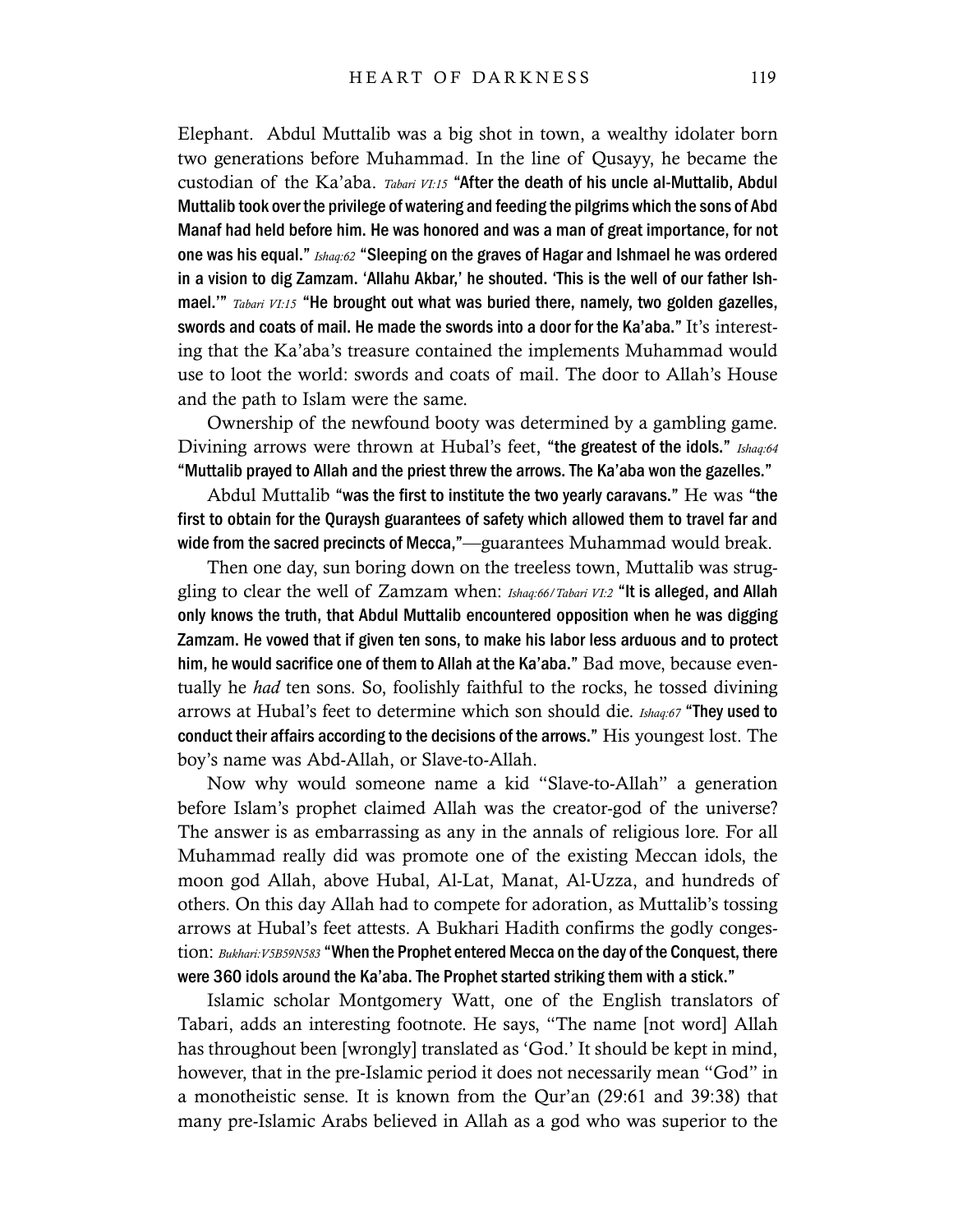other gods whom they also recognized."

Allah was a *name*, much like the Judeo-Christian "Yahweh." But Muslims desperately needed the world to see it otherwise. For if Allah was a proper name—not a word—their religion was a fraud. The creator of the universe can't be a pagan god, no matter how big a stick Muhammad swung. And Allah can't be Yahweh any more than I can be George Washington.

Arabic, like Hebrew before it, is a Semitic language. In Hebrew, *"el,"* was the word for god—lower case "g"—as in idols. Elohiym was used with the article to convey "God" with a capital "G." In Arabic, *"el"* became *"il."* Then, over time, Arabs derived a secondary word for god, *"ilah."* With *"al"* being the Arabic word for "the," Muslims would have us believe that "Allah" is a contraction of *"al"* and *"ilah."* But the first pillar of Islam contradicts this claim when it says: "There is no *ilah* but Allah." If "Allah" were the Arabic word for god it would have been written: "There is no *allah* but Allah. Moreover, the Qur'an itself uses *"Ilah"* when Allah claims to be "the God of Abraham" (Qur'an 2:132). And that ends the debate because the only way Muslims can claim Allah, not *Ilah*, is the Arabic word for "God" is for the Qur'an to be errant or for its author to be either ignorant or deceitful. Further, there are hundreds, if not thousands, of Islamic traditions like the one we just reviewed that confirm that Allah was the name of a well-known pagan deity (at least in Mecca). Their own scriptures profess that Allah had an ignominious rule as a Meccan rock idol centuries before he was transformed from god to God, from an *ilah* to Allah. All of which serves to destroy the most essential Islamic myth: "We all worship the same God."

Back in Mecca: *Ishaq:67* "When Abdul Muttalib had ten sons grown to maturity and he knew that they would protect him, he told them of his vow, and called on them to keep faith with Allah in this matter. They expressed their obedience, and asked what they should do. He replied, 'Let every one of you take an arrow, write his name on it, and bring it to me.' They did this, and he went into the presence of Hubal in the interior of the Ka'aba. Hubal was the greatest of the idols of Quraysh in Mecca." Ibn Ishaq, the earliest compiler of Muslim Traditions, just told us that the high god of the Ka'aba was Hubal—not Allah. Doesn't this make Allah (also the second god of the Qur'an following Ar-Rahman) a second rate deity?

Papa Muttalib started having second thoughts. So he went off and consulted with a sorceress, hoping to get the "right" advice. *Tabari VI:2* "By Allah! You shall never sacrifice him but you must get an excuse for not doing so." This sounds innocent enough until you realize that the person swearing by Allah is a Devil worshipper. "There is a sorceress who has a familiar spirit; ask her, and you will know what to do. If she commands you to sacrifice him, you will sacrifice him, and if she commands you to do something which offers relief to you and to him, you can accept it." Sorceresses are occult mediums: in other words, witches. Their familiar spirits are demons.

The noose around Islam's neck is tightening. We have multiple gods in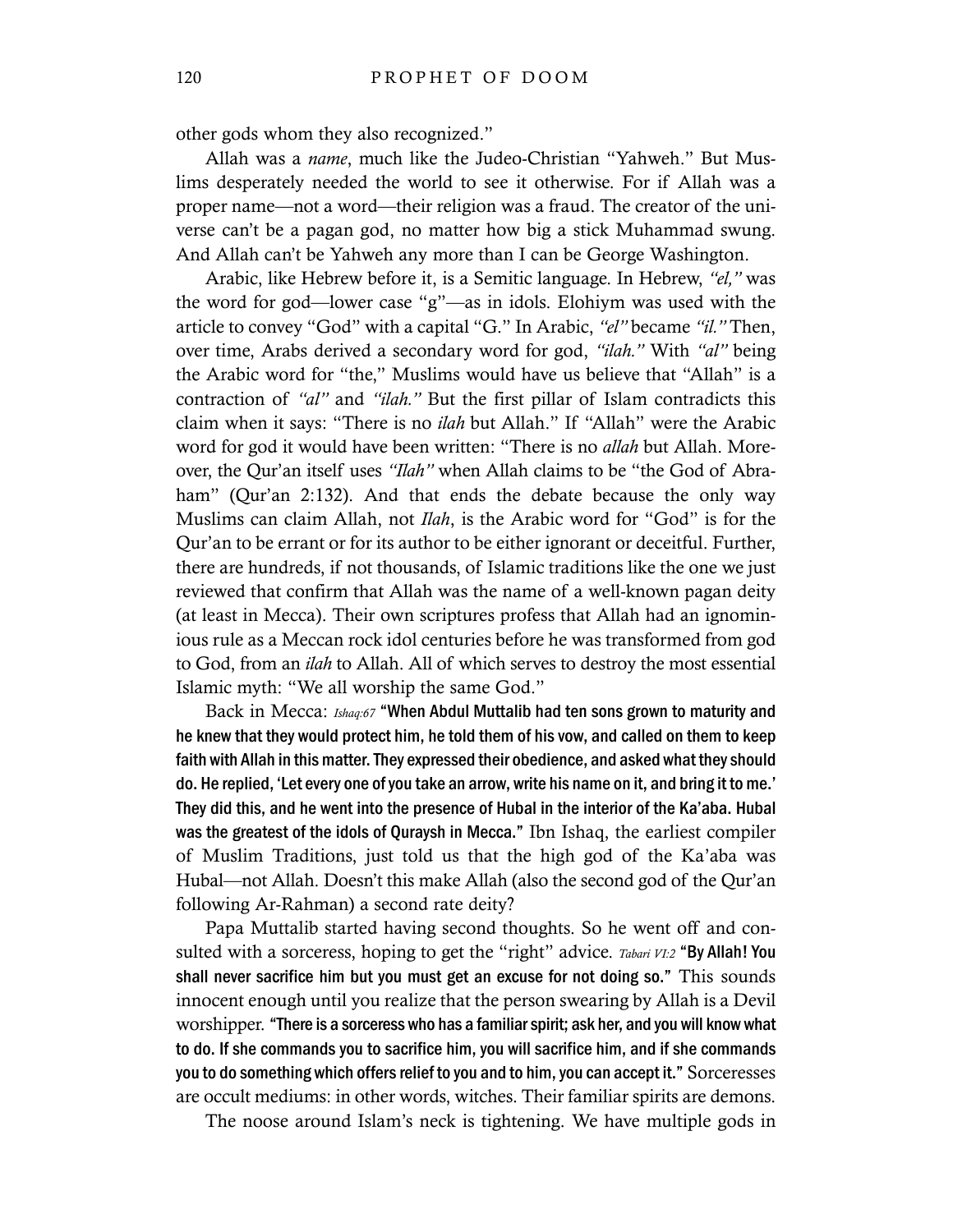the Ka'aba and a witch deciding the fate of Muhammad's father. "So they went to Medina where they discovered that the sorceress had moved to Khaybar. They rode until they reached her. She said, 'Retire from me until my familiar spirit visits me and I can ask him. Abdul Muttalib stood and prayed to Allah." Now there's a picture: idolaters praying to Allah in Islamic fashion in the presence of a Devil worshiper. So, what do you think Satan's representative had to say? Would she pardon Muhammad's papa and allow Islam to be born?

Lucifer must like Islam because..."On the following day they went back. She said, 'Yes! News has come to me. How much is the blood-money among you?' They replied, 'Ten camels.' She said, 'Bring forward the young man and ten camels, and cast arrows. If they fall against the boy, add camels until your Lord [Would that be Satan, Hubal, or Allah?] is satisfied.'"

We continue with Ishaq's account: *Tabari VI:5* "They returned to Mecca when they had all agreed on the matter, Abdul Muttalib stood and prayed to Allah inside the Ka'aba beside Hubal. The arrows fell against Abdallah, so they added ten camels, making twenty. With Muttalib standing and praying to Allah they went on this way ten times. Each time the arrows fell against Abdallah." Satan's representative seems to have been considerably more accommodating. There is just one chance in 1024 that fifty-fifty odds will go awry ten times in a row.

Tabari explains the horror of it all: "Abdul Muttalib stood beside Hubal in the interior of the Ka'aba, calling upon Allah. The custodian of the arrows took and cast them, and the lot fell against Abdallah. So Muttalib took Abdallah by the hand. He grabbed a large knife. Then he went up to the idols Isaf and Nailah [the fornicating stones] who Quraysh used to slaughter their sacrifices, to sacrifice Abdullah."

But rather than slice his son's throat, Muttalib opted for one more cast of the divining arrows. They finally fell in favor of the boy. So Abdul, the stones, idols, gods, diviners, and sorcerers came to an understanding. Abdallah's life was spared. "Your Lord is satisfied at last. The camels were slaughtered and left there. No man or wild beast was turned back from eating them."

"Abdul Muttalib took Abdallah by the hand. It is alleged they passed by Umm Qattal bt. Abd al-Uzza [Slave-to-the-goddess-al-Uzza], the sister of Waraqa [the Hanif]. She was by the Ka'aba. When she looked at his face she said, 'Where are you going, Abdallah? I have seen many camels slaughtered for you, so sleep with me now.'" Sure, why not add a little prostitution into the mix. We've already got devil worship, paganism, gambling, and child abuse occurring around the Ka'aba.

But the bribe was evidently insufficient. So the proud papa, king of Mecca, custodian of the Ka'aba, and heir to the religious scam, took his son to the wealthiest and most powerful man of the neighboring clan, the Banu Zurah, and arranged for his son Abdallah to marry the chief's daughter Aminah. The blushing bride's grandmother was abd al-Uzza, which made her "genealogy and status" perfect, according to Ishaq.

Before we consummate this marriage, I must say I'm surprised Bukhari,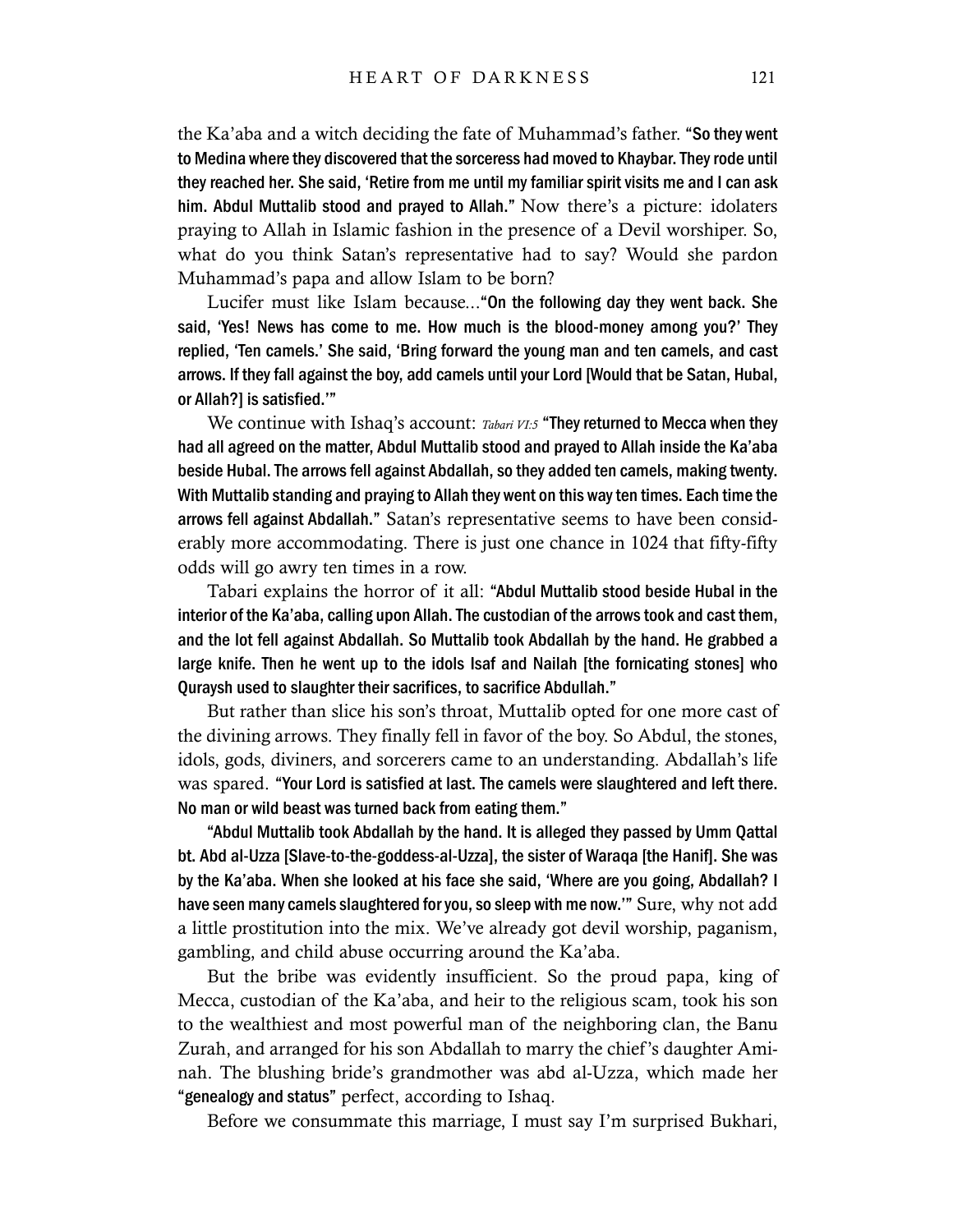Tabari, and Ishaq recount this sordid tale. Muhammad grew up a stone's throw from where it occurred. Yet he chose to ignore his ignominious past, revising Jewish history instead, in order to make the near sacrifice in his backyard shrine look monotheistic. In lieu of the truth, he said that the Hebrew patriarch Abraham had nearly sacrificed Ishmael at Allah's House.

Take a deep breath. The next Hadith begins with an inordinately long sentence. *Tabari VI:6* "It is alleged that he consummated his marriage to her there as soon as he married her, that he lay with her and that she conceived Muhammad; then he left her presence and came to the woman who had propositioned him, and said to her, 'Why do you not make the same proposition to me today which you made to me yesterday?'" To which she replied, "The light which was with you yesterday has left you, and I have no need of you today."

Remember, these Hadiths found paper in Baghdad centuries after Muhammad's passing. By that time, the Muslim scholars who authored them had well-defined agendas. In particular, they had to make their guy look as godly as that Christian guy, or they'd be out of business. The Gospels proclaimed that Christ was the light of the world, so Muslims contrived this Hadith to make their prophet appear similarly enlightened. And if you think that I'm being too cynical, listen to the next line from Tabari. "She had heard about this from her brother Waraqa bin Nawfal, who was a [Hanif turned] Christian and had studied the scriptures; he had discovered that a prophet from the descendants of Ishmael was to be sent to this people; this had been one of the purposes of his study."

Holy hogwash. The Hebrew Bible says nothing about the descendants of Ishmael other than they will be wild asses of men whose hand will be raised against their brothers and that they would live in hostility with all the world. While prophetic, it's hardly prophet material.

So why did the Muslim scholars choose to deceive us? They needed to, that's why. And within their community they could get away with it. The lie provided their prophet with some semblance of credibility, however tenuous. And Arabs would never be wiser for it. They were illiterate, and even the miniscule percentage who could read were out of luck when it came to the Bible. There is no trace of an Arabic translation of the Old Testament prior to that of Saadias Gaon in 900 A.D., decades after this delusion was promulgated. And the oldest Arabic New Testament was published by Erpenius in 1616 from a transcription of a 1171 Coptic scroll.

In the territories controlled by the Muslim warlords of the seventh through tenth centuries, words were irrelevant, as unimportant as evangelists. Islam grew by sword through conquest, not by words and reason. And those who benefited from this ruse knew that by the time their deception was exposed, it would be too late; the victory would have been won.

For those who may think I am perhaps making too much of too little, consider this: *Tabari VI:7* "When Abdul Muttalib was taking Abdallah to marry Aminah they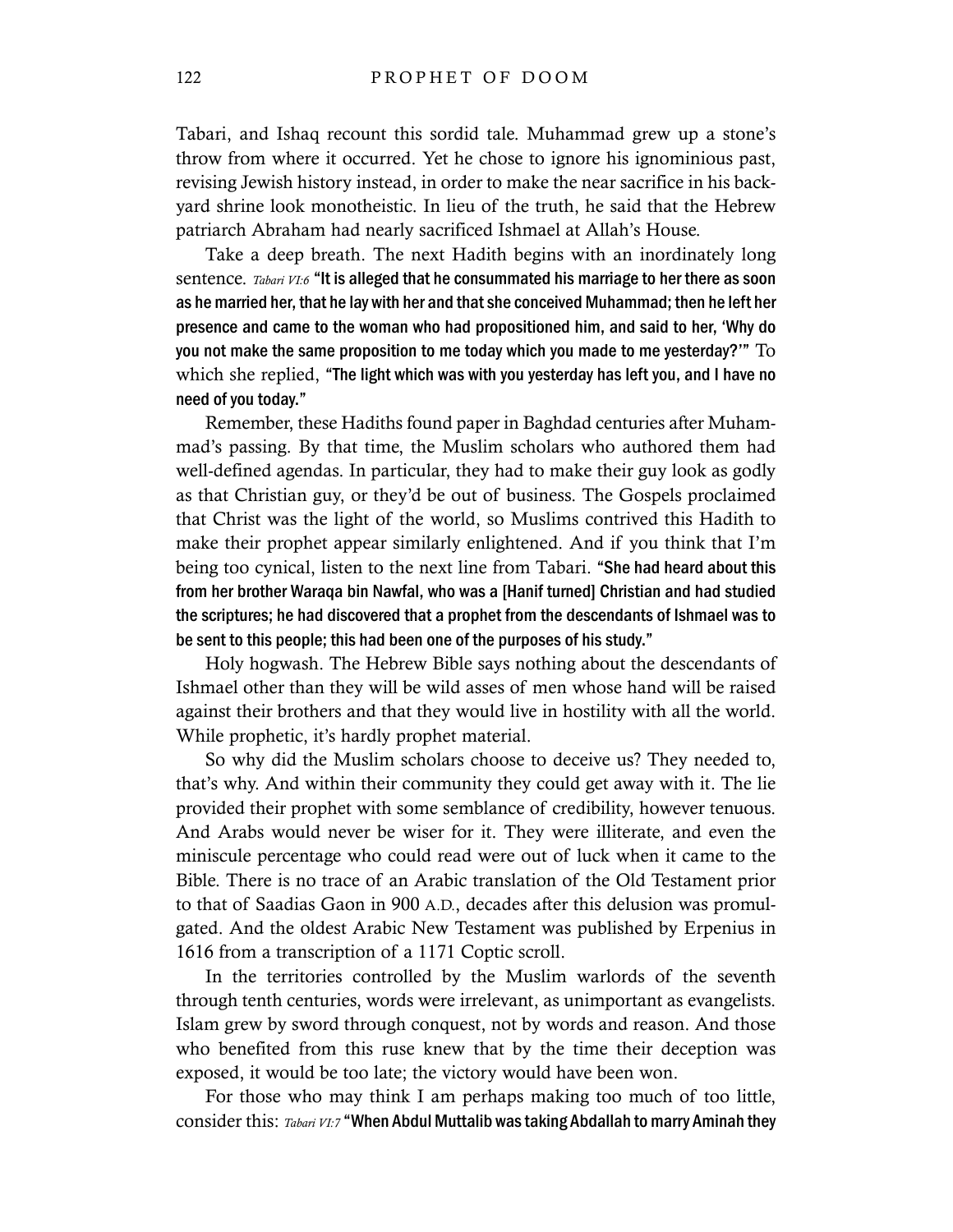passed by a female soothsayer called Fatimah, a convert to Judaism from the people of Tabalah who had read the scriptures and who saw light in his face. 'Young man,' she said, 'would you like to lie with me now, and I will give you a hundred camels?'" Contriving a phony Christian endorsement of the Muslim prophet was not enough. Now a Jewish soothsayer is called to verify the light. But why would a Jew react this way? The Judeo-Christian scriptures say nothing—zip, zero, zilch—about the father of a prophet having a light in his face. Further, Judaism and soothsaying are mutually exclusive. Jews serve Yahweh; soothsayers serve Satan.

The third variant of this desperate grope for credibility demeans Abdallah. "His father took him and married him to Aminah and he stayed with her for three days. Then he left her and when he passed by the Khath'am woman he felt a desire to accept the proposition which she had made. He asked her, 'Would you like to have what you wanted before?' 'Young man,' she said, 'I am not, by Allah, a woman of questionable morals. I saw light in your face and wished it to be within me. But Allah willed that He should place it where He wished.'" The Devil worshiper wanted the Devil's child.

Then our Allah/Devil-serving soothsayer: "recited the following verses: 'I saw a sign which shone in the black clouds. I comprehended it as light which illuminated like the full moon. I hoped to have it as a source of pride which I might take back with me…. By Allah, no other woman has plundered your person of that which Aminah has…. Not all the fortune which the young man inherits comes from resolve, nor does that which escapes him come from remiss. So if you desire something, behave with restraint for two grandfathers combined to ensure it for you. A hand clenched or outstretched will ensure it for you. When Aminah conceived that which she conceived from him, she conceived an incomparable glory'" From black signs to pride, from full moons to plundering, from inherited fortunes to grandfathers ensuring loot, the young prophet would get what he desired from both open and clenched fists. This passage is so fraught with portent, so twisted with harbingers of Muhammad's con, the originator must have laughed himself silly as his quill met parchment. He evidently got himself so worked up he bungled the tense in his parting salvo. Once again, a simple story belies the nature of Islam. "Our guy is better than your guy and we will say anything, no matter how absurd, to prove it."

Abdallah lived long enough to father a son, but not to see him born. In a haunting overture of what was to come, the prophet's father died while on a business trip to Yathrib. Fifty-two years later the religion of Islam would die there as well when a prophet went on a business trip to Yathrib and became a profiteer.

 $\uplus$   $\uplus$   $\uplus$   $\uplus$   $\uplus$ 

In an attempt to make Muhammad appear Messianic, our hero was portrayed as having been born to considerable fanfare. There were celestial fireworks, regal visitors, an angelic host, and a veritable cornucopia of miracles. In that the worst of these were laughable, and the best were copied from the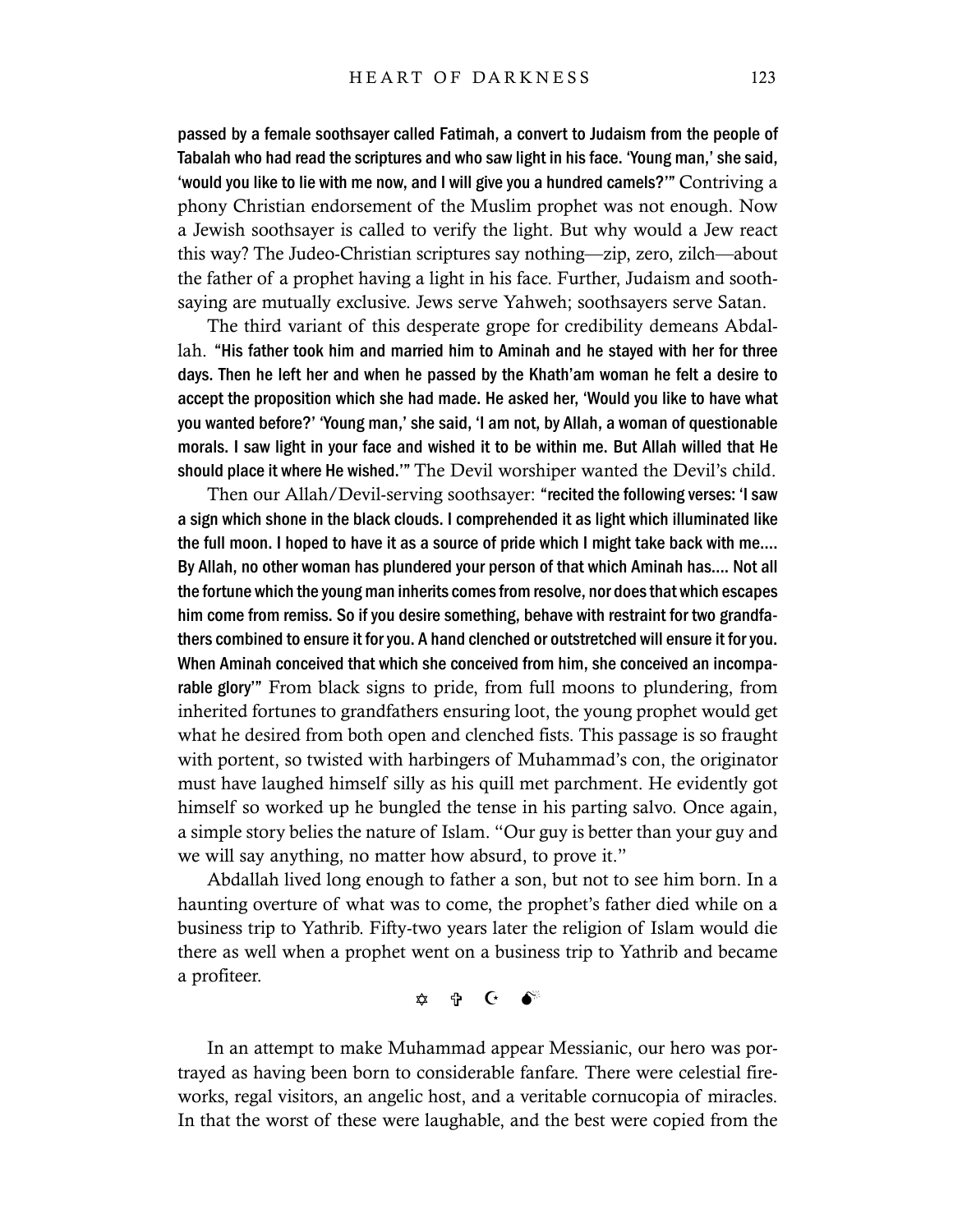Gospels, I'll spare you the gory details—especially since none of them make any sense in context of what happened next. There is, however, one in Ishaq's Biography that is intriguing: *Ishaq:69* "It is alleged in popular stories (and only Allah knows the truth) that Aminah, the mother of Allah's Apostle, used to say when she was pregnant, 'A voice said to me, "You are pregnant with the Lord of this people and when he is born say, I put him in the care of the One from the evil of the envier; then call him Muhammad."' She saw a light come forth from her by which she could see the castles in Syria." Envy is what drove Muhammad to create Islam. The care of the Evil One better known as Lucifer or Satan—may well have been what inspired him.

The truth is rather ignoble. Muslim scholars know nothing about Muhammad's birth, and very little about his childhood. They missed his birthday by eighteen years when they claimed he was born in the year of the elephant, recently dated to 552 A.D. But to make their prophet fit Qusayy's profile of being forty when he staked his claim to the Ka'aba, Islamic historians claim Muhammad was born in 570—exactly forty years before the first "revelation." Missing a date this important by eighteen years calls all of Islam's oral testimony into question. By way of example, this did not occur: *Ishaq:70* "I heard a Jew calling out at the top of his voice from Yathrib, 'O Jews, tonight has risen a star under which Ahmad is to be born.'"

Born fatherless, Muhammad's mother abandoned him, giving him up to be suckled by a Bedouin woman. With his father dead and his mother poor, no wet-nurse wanted the infant because the burden exceeded the potential remuneration. Raising another's child in the inhospitable desert was done for money, not love. The least qualified of the wet-nurses, we are told, after failing to find a wealthy kid, reluctantly snatched the last available newborn, the would-be prophet, and hauled him off into the wilderness. A Hadith explains: *Ishaq:70* "Halima went forth with her baby whom she was nursing, with other women, in search of babies to nurse. She was destitute and could not sleep because of the weeping of her hungry child. She had no milk to give him." Halima was in no position to suckle another child. This was a disaster waiting to happen.

*Ishaq:71* "When Halima reached Mecca, she set out to look for foster children. The Apostle of Allah was offered to everyone of us, and each woman refused him when she was told he was an orphan, because we hoped to get payment from the child's father. We said, 'An orphan!' And we spurned him because of that. Every woman who came with me got a suckling except me. And when we decided to depart, I said, 'I do not like the idea of returning with my friends without a suckling. I will take that orphan.' I took him for the sole reason that I could not find anyone else." So much for the "light" theory. Women were throwing themselves at Muhammad's dad to sire him, but no one wanted to raise him. That doesn't make any sense.

What happened out there in the blowing sands and blistering heat is anybody's guess. All we know is that a baby was abandoned by his mother and given to a woman who was ill prepared to care for him. The only testimony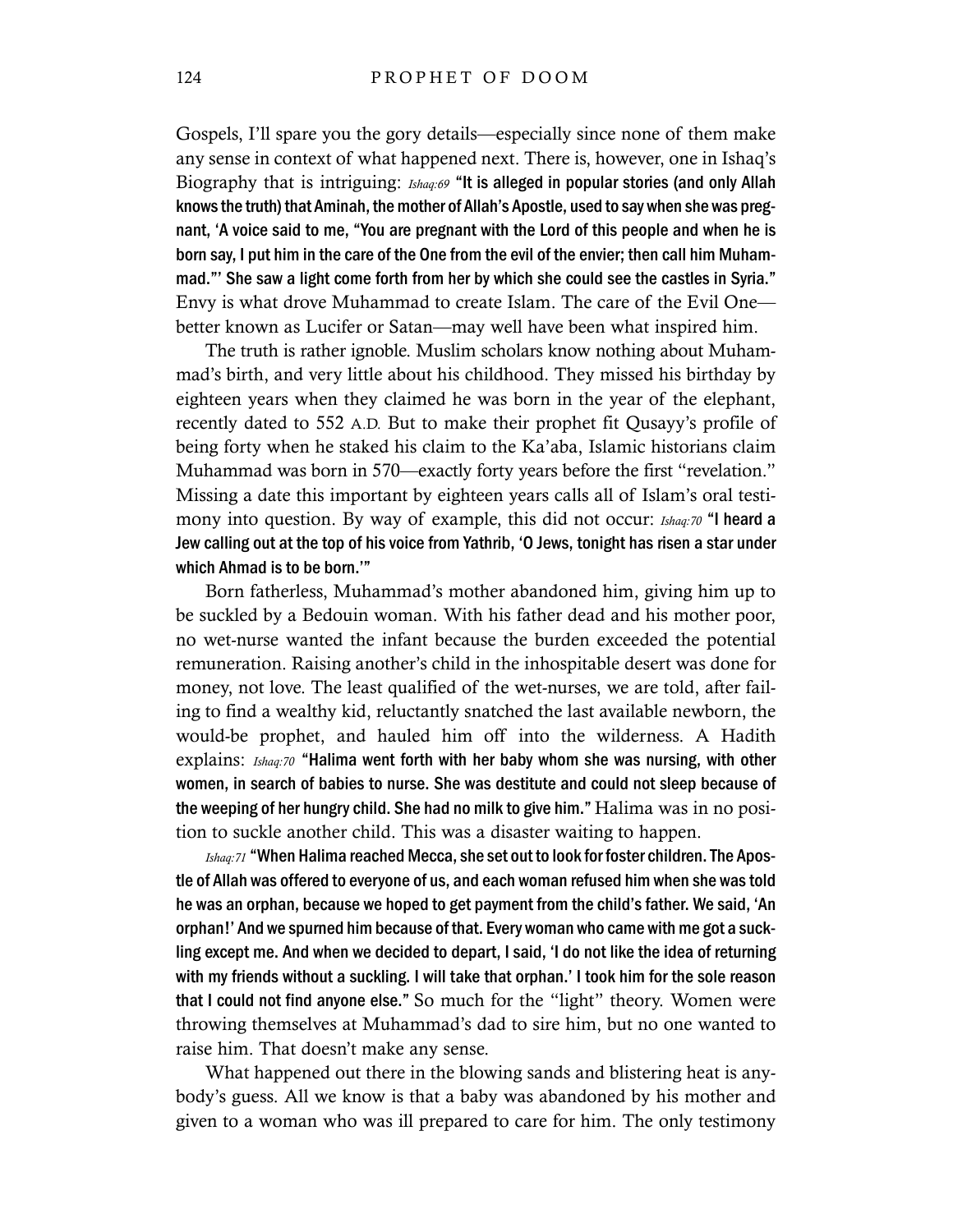that survives is in the Qur'an—a haunting and recurring theme that suggests he may have been abused. Allah's revelations speak of an orphan boy with wealthy relatives being abandoned, treated poorly, and being shut out of the family business—The Ka'aba Inc. Permutations of this theme permeate Allah's book, compelling the Muslim sages to give this mess a prophetic twist.

Ibn Ishaq claims that when Muhammad was two, Halima brought him back to his mother Aminah. *Ishaq:72* "But she sent him back. Some months after his return to the desert two men in white seized the boy, threw him down and opened up his belly, stirring it up." We are told that Muhammad was "livid." "Halima said, 'I am afraid that this child has had a stroke, so I want to take him back before the result appears.' She carried him back to Aminah and said, 'I am afraid that ill will befall him, so I have brought him back to you.' She asked what had happened. I said, 'I fear that a demon has possessed him.'" She was right.

Muhammad confirms the "spiritual" encounter. *Ishaq:72* "They seized me and opened up my belly, extracted my heart and split it. They extracted a black drop from it and threw it away. They washed my heart and belly with snow until they had cleaned them." *Muslim:B1N311* "Gabriel came to Muhammad while he was playing with his playmates. He took hold of him and lay him prostrate on the ground and tore open his breast and took out the heart. Then he extracted a blood-clot out of it and said: 'That was the part of Satan in you.' And then he washed it with the water of Zamzam in a golden basin and then it was joined together and restored to it place. The boys came running to their mother and said: 'Muhammad has been murdered.' They all rushed toward him. I myself saw the marks of needle on his breast." If this occurred, it was Lucifer, not Gabriel, and he was placing his spirit inside.

Organ removal and washing are Satanic—part of occult ritual worship the kind of thing Muhammad's father and grandfather were into. And ironically, if it *had* happened, it would be miraculous, and therefore it would be in conflict with the Qur'an. Allah's book says that the only miracle associated with the prophet was the revelation of the surahs themselves. In Qur'an 21:5, we find that one of the many arguments used by Muhammad's critics at the time was that he couldn't do miracles. Since the Judeo-Christian Prophets could, and did, they said he couldn't be a prophet. If Muhammad had been involved in a miracle, or could do one, all he would have had to do to silence his critics was to explain the ones that had taken place, or simply summon his god's power to perform one. But no.

Sixth century surgery aside, the Islamic sages say that before the year was out, Aminah died. A slave girl took care of our young hero for a while before his grandfather finally took an interest. And even this is potentially disturbing, for the scriptures say of Abdul Muttalib's affection: *Ishaq:73* "He would make him sit beside him on his bed and would stroke him with his hand. He was extremely fond of him and used to constantly pet him."

Straight from the Devil we learn: *Ishaq:79* "There was a seer **[occultist prophet]**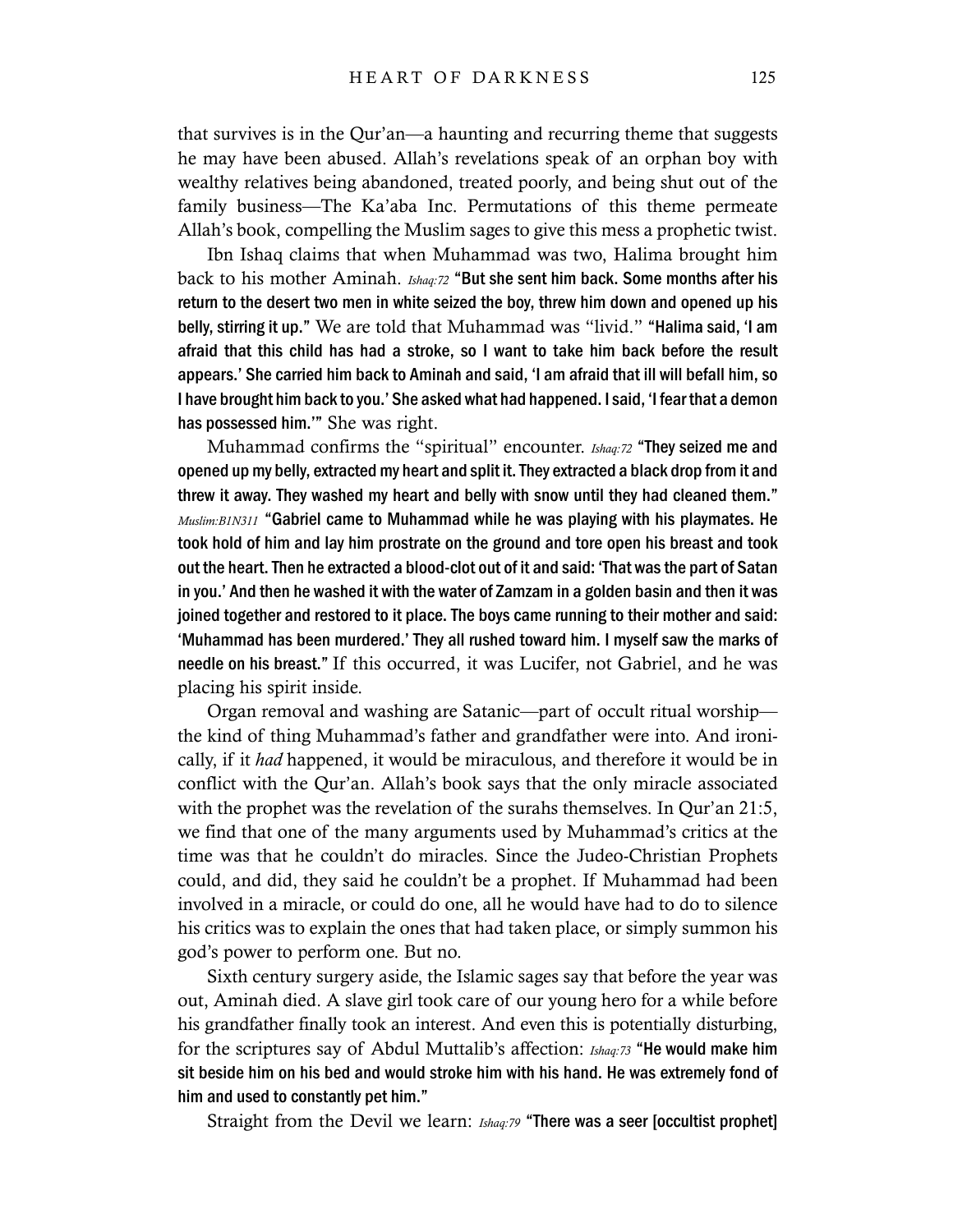who came to Mecca to look at Muhammad. She said, 'Bring me that boy, for I saw just now that by Allah he has a great future.'" Then, disaster strikes once more: *Tabari VI:44* "Abdul Muttalib died eight years after the Year of the Elephant. He entrusted the future Messenger's care to his uncle Abu Talib, because Abu and Abdallah had had the same mother." Needless to say, Muhammad had one whacked-out childhood. It's not hard to understand why he was so insecure or why he turned out as he did.

Virtually everything associated with Muhammad was decidedly unprophet-like. His birth was not foretold. The circumstances surrounding it were nasty. He couldn't perform a miracle. He never issued a single prophetic utterance that came true as predicted. His scripture was abysmal—devoid of context and chronology. It focused on hate, violence, and punishment. His "new" religion was simply repackaged paganism blended with a plethora of plagiarized and twisted Bible stories. What little was inventive was tragic. War was elevated to a paramount religious duty. Plunder was approved, as was incest, thievery, lying, assassination, genocide, and rape to name a few Islamic innovations. Paradise became a lustful orgy. The would-be prophet's depictions of hell told us more about him than about the place. And his life was an example of what not to do, rather than how to behave. Then there was his god—a trickster, angry and demented.

According to the Qur'an, the Meccans knew the prophet was full of it. They ridiculed him on every occasion—a hundred variations of the neverending argument were faithfully recounted in the Islamic holy book. But the Meccans were eventually conquered and criticizing the prophet became a deadly game. So the next time the Muslim hierarchy was confronted with the notion that their man didn't measure up was when they paraded his legacy out to the literate word. The enlightened didn't buy it either, and for all the reasons we have just mentioned.

That put the Muslim warlords in a tough spot. They had raided everyone from India to Spain. Now they needed to control that which they had conquered. And they recognized that there is no better way to subdue a population than to impose a religion. So about a hundred and fifty years after the prophet's death, the Persians rolled out the first version of the Islamic "religion." It was as dismal a failure as it had been in Mecca. Their subjects said, "This guy's no prophet and this stuff isn't scripture." By way of example, Al-Kindi, a Christian polemicist employed in the Caliphal court in 830 A.D. wrote: "The result of this process by which the Qur'an has come into being is that it's patently obvious to those who have read these scriptures that Muslim histories are all jumbled together and intermingled. It is an evidence that many different hands have been at work therein, and caused discrepancies, adding or cutting out whatever they liked or disliked. As such, the conditions are right for a new revelation to be sent down from heaven."

So the Islamic sages retreated to Baghdad and went back to the drawing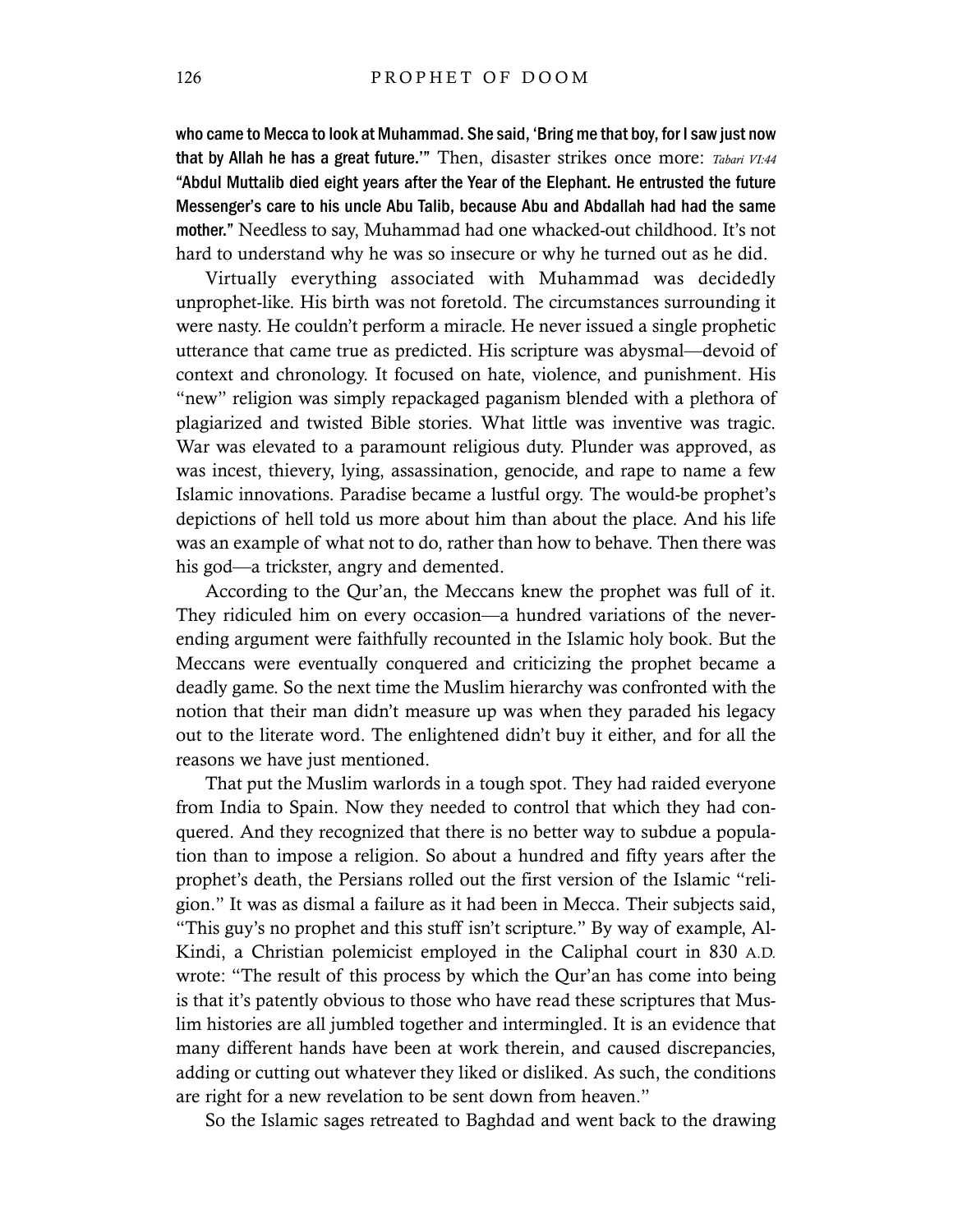board. Over the course of the next hundred years they buffed up their boy and their book, releasing a new and improved Islam. This time there were miracles and Christians and Jews ever at the ready to testify on the prophet's behalf.

Let's listen in, but with a critical ear, to see how well the sages cleaned up the prophet of Islam. Under the title, "The Messenger of Allah Is Recognized by the Monk Bahira" Tabari parades out a Hadith shared by Ishaq. *Tabari VI:44/Ishaq:79* "Once Abu Talib was going on a trading expedition to Syria with a party of Quraysh, but when he had made his preparations and was ready to set out, the Messenger, so they allege, could not bear to be separated from him." Before I go on, I'd like to point out something that should be obvious. Tabari and Ishaq share a set of code words. When they say, "so they allege," "it is alleged," "it is said," "some say," or "Allah knows best," they are simply reporting what they were told to write. They don't believe it any more than you should.

"Talib took pity on him, 'By Allah, I will take him with me, and we shall never part,' or words to that effect. The caravan halted at Busra [Bostra?] in Syria, where there was a learned Christian monk named Bahira in his cell. There had always been a monk in that cell, and their knowledge was passed on, it is alleged, [the code words again] by means of a book which was handed down from generation to generation." There is no record of this monk, his cell, or his book outside this Hadith. But that's small potatoes compared to what comes next.

*Tabari VI:44/Ishaq:79* "Bahira prepared a meal for them because while he was in his cell he had seen the Messenger shaded by a cloud which marked him out from among the company. When they halted in the shade of a tree, he observed the cloud covering the tree and bending down its branches over Muhammad until he was in the shade. Bahira descended from his cell and sent the caravan a message inviting them all. When he saw the Messenger, he observed him very intently, noting features of his person whose description he had found in his Christian book." Judeo-Christian prophets aren't described physically in any "book." But in order to create a Christian endorsement from a learned monk, the Muslims have invented this monk, story, and book.

"After the company had finished the meal and dispersed, he asked the Messenger about certain matters which had taken place both when he was awake and when he was asleep. Muhammad told him, and he found that these things corresponded to the description which he had found in his book. Finally he looked at his back, and saw the seal of prophethood between his shoulders in the very place described in his book." Cameldung—every word of it. First, the Gospels are clear. No great prophet after the Messiah is foretold. Second, there isn't a set of "awake and asleep" criteria for a divine calling, which is probably why the Hadith doesn't bother listing them. Third, there is no Biblical "seal of prophethood." The concept was derived from Arabian pagan mythology to designate occult practitioners who talked to demons. Furthermore, the "seal" was actually nothing more than a hairy mole. (Tabari IX:159)

Next, the "Christian" Monk swears by the Meccan idols. *Tabari VI:45/Ishaq:80*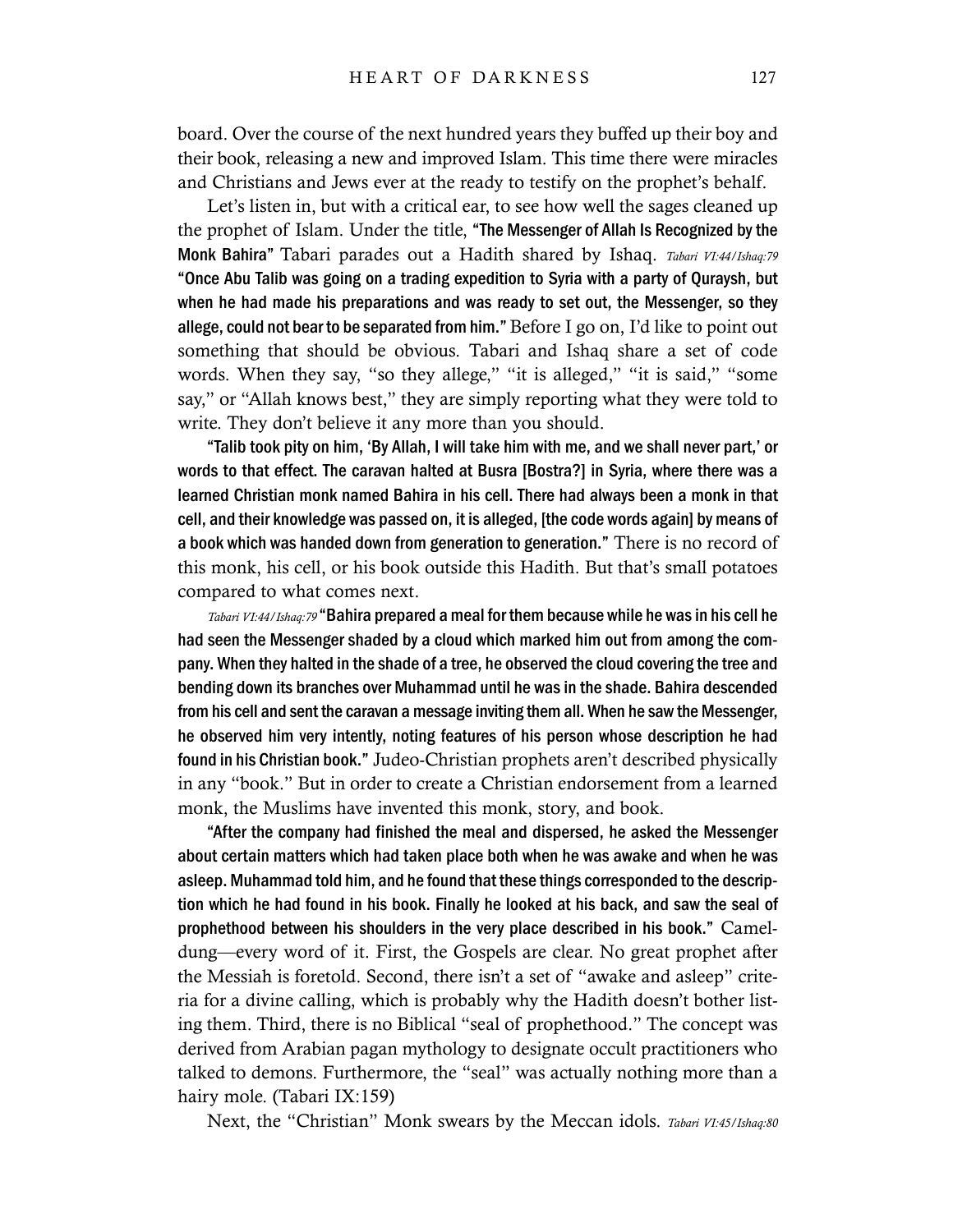"'By Al-Lat and Al-Uzza,' Bahira said.' 'Take him back to your country, and be on your guard against the Jews, for, by Allah, if they see him and recognize what I have, they will seek to do him harm.'" The Jews spent years, not hours, with the "prophet." They let him move into their town and sold him stories from their Talmud. They never lifted a finger to harm him, even though he annihilated *them* in genocidal rage.

The hardest part of lying is remembering what you said. So in true Islamic form, we have a second variant of the "mark of the prophet" tale. "Abu Talib set off for Syria accompanied by the Messenger and a number of shaykhs. When they were above the monk's cell they went down and unloaded their camels. The monk walked among them, coming up and taking the hand of the Messenger. He said, 'This is the Chief of the Worlds, the Messenger. This person has been sent by Allah as a mercy to the Worlds.'" Let's call this "Holy Hogwash, Version Two." First, chief is a political term, not a religious one. Second, this time there were no questions, no signs, no seals—just a baseless, over-the-top endorsement. Third, how many "worlds" are there? And fourth, how could Muhammad have been a "mercy" to Christians when he and his god told Muslims to wipe them out to the last?

"The shaykhs of the Quraysh said to him, 'What is it you know?' He replied, 'When you appeared at the top of the pass there was not a tree or a stone which did not prostrate itself in worship; and they only prostrate themselves to a prophet.'" Hard to believe, but HH-2 is more pathetic than its predecessor. Neither Christians, stones, nor trees prostrate themselves—not even to wannabe prophets. Besides, prophets aren't supposed to be worshiped. God is.

Inanimate objects showering Muhammad with devotion was hardly a onetime occurrence. *Tabari VI:63* "Before Gabriel appeared to Muhammad to confer on him his mission as Messenger of Allah, it is said that he used to see signs and evidences indicating that Allah wished to ennoble him. Two angels came to him, opened up his breast, and removed the hatred and impurity which were in it. [I'd sue them for malpractice.] It is said [the Islamic code words for "this is rubbish"] that whenever he passed by a tree or a stone, it would greet him."

Not to be outdone, in a Hadith from a line of transmitters—or isnad that includes three Muhammads, a pair of Alis, two Slaves-to-Allah, and an Abd Ar-Rahman, we learn: "Whenever Muhammad went out to attend his business [answer the call of nature] he would go a great distance, out of sight of houses, and into the ravines and wadi beds. And then every stone and tree he passed would say, 'Peace be upon you, Messenger of Allah.'" Even today, Muslims, no smarter than the stones, are required to add "peace be unto him" after the mention of Muhammad's name.

Returning to the monk: *Tabari VI:46* "I also recognize him by the seal of prophethood which is below the cartilage of his shoulders and which is like an apple." Delicious. The apple has become the symbol of temptation. It's perfect for Islam.

HH-2 wasn't finished destroying Muhammad's prophetic credentials. It went on to establish the Christian Byzantines as enemies in addition to the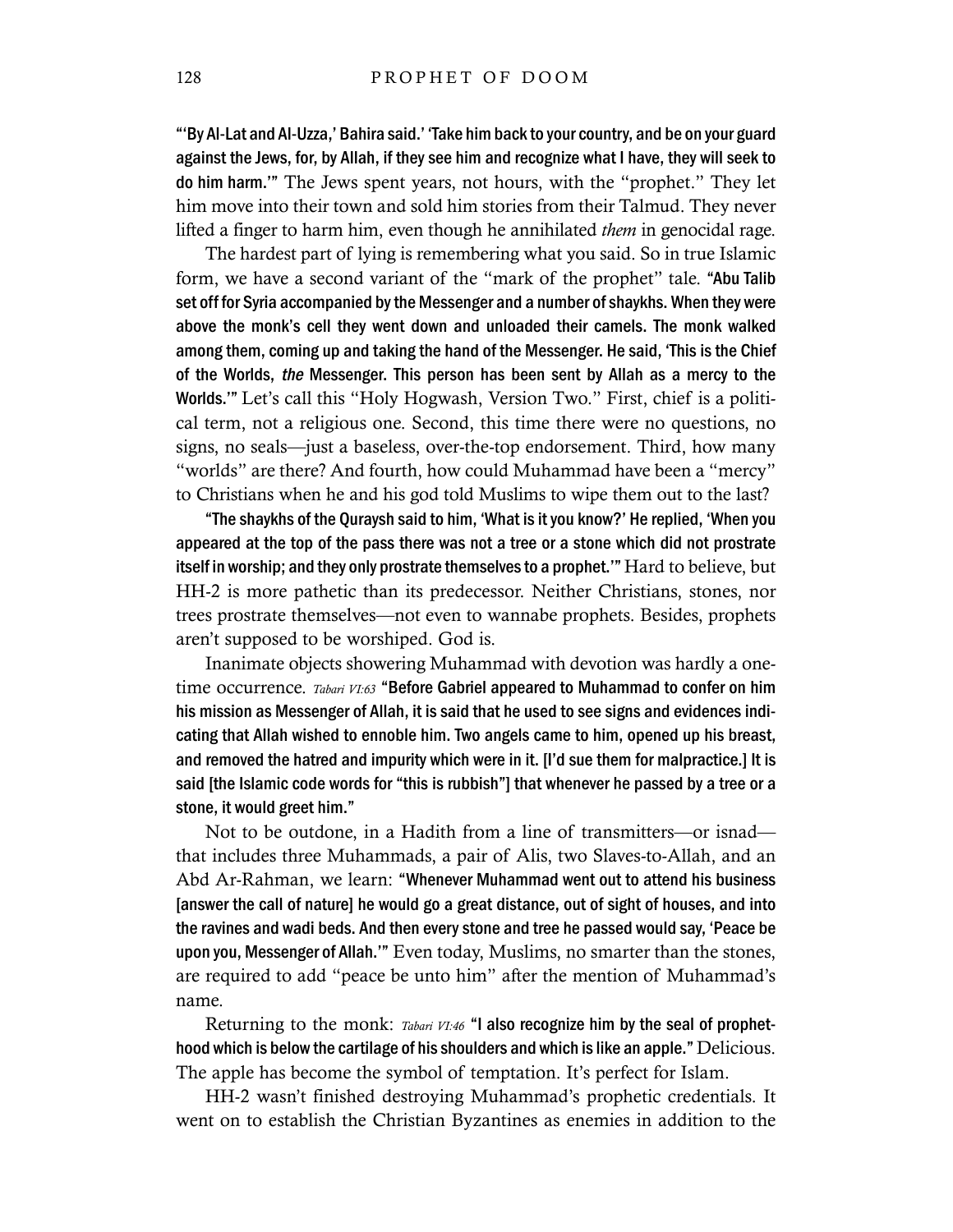Jews. But I suppose having Christians and Jews endorse a religion that would grow by plundering them makes about as much sense as Muhammad being a prophet. "While Bahira was standing by them beseeching them not to take the Messenger to the land of the Byzantines, since if these saw him, they would recognize him by his description and would kill him." Muhammad forbade Muslims from drawing his likeness. If his appearance was testimony of his prophetic credentials, and so easily recognizable, why would he do such a thing?

Patricia Crone, an Islamic scholar and archeologist says: "There are fifteen different versions of Muhammad being blessed by a representative of a non-Islamic religion who 'recognized' him as a future prophet. Some place this encounter during his infancy, others when he was nine; some say he was twenty-five. One Tradition maintains he was recognized by Ethiopian Christians, several say by a Syrian monk, many claim by Yathrib Jews, one suggests it was a local Hanif, while others maintain it was a sorcerer. Some even suggest it was the belly of a dead animal. So what we have here is nothing more than fifteen equally fictitious versions of an event that never took place."

The Muslim sages who can't remember what their prophet told them in Mecca are telling us that they can recreate a conversation between opposition parties in Syria. Let's listen in, and while we're doing so, let's try to determine why the Hadith contains this dialog in the first place. "The monk turned around and suddenly beheld seven men advancing from the land of the Byzantines. He went up to them and said, 'What brings you here?' They replied, 'We have come because this prophet is appearing in this month. Men have been sent to every road, and we have been chosen as the best of men and have been sent to your road.'" There isn't a prophetic utterance in any Christian book about an Arab prophet. Yet we are led to believe that Christians not only knew exactly when, but precisely where, they would find such an unspecified person. This is desperate to the point of pathetic. If Muslims need to contrive such preposterous lies to make Muhammad appear prophetic, he most certainly wasn't.

Yet they continue to lay planks on this flimsy foundation: *Tabari VI:64* "Zayd bin Amr [a Hanif poet from whose words Muhammad based early Qur'anic revelations] said, 'I expect a prophet from the descendants of Ishmael, in particular from the descendants of Abd al-Muttalib.'" In actuality, the first written confirmation of this precise prediction came three hundred years *after* Muhammad's birth. By comparison, the last of the Biblical Messianic prophecies, for which these Islamic predictions were contrived to compete, were committed to writing 400 years *prior* to Christ's birth. And unlike all things Muslim, Christians have a paper trail. The Septuagint, the Greek translation of the Hebrew Bible compiled in Alexandria in 275 B.C., survives to this day.

The post-dated Hadith of Zayd, a man who rejected both Islam and Muhammad, continues: "I shall inform you of his description so that he will not be hidden from you. He is neither short nor tall, whose hair is neither abundant nor sparse,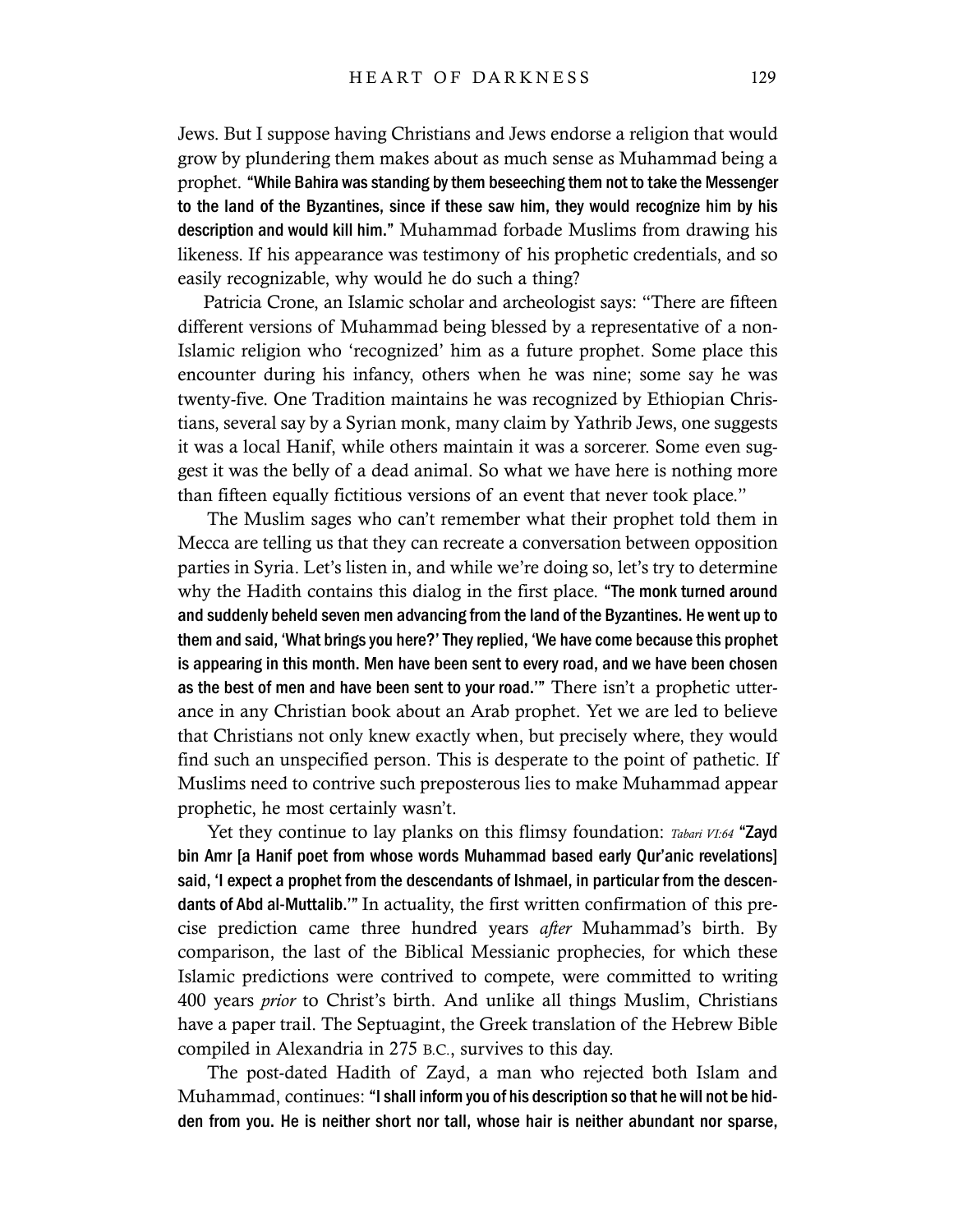whose eyes are always red, and who has the seal of the prophethood between his shoulders. His name is Ahmad [a variant of Muhammad], and this town [Mecca] is his birthplace and the place in which he will commence his mission. Then his people will drive him out and hate the message which he brings, and he will emigrate to Yathrib and triumph."

The Islamic sages who put these words in the Hanif's mouth three centuries after his death, want you to know that every faith—Judeo-Christian to Satanic—agrees: "I have traveled around in search of the faith of Abraham. [The only pre-Islamic mention of Abraham is in the Bible. Apart from the Torah, nothing is known about him—not even his name. And the Torah is clear: Abraham didn't have a religion; he had a relationship.] Every person whom I ask, whether Jew, Christian, or Magian, says, 'This faith lies where you have come from,' and they describe him as I have described him to you. They say that no prophet remains but he.' Amir said, 'When I became a Muslim, I told the Messenger what Zayd had said, and I gave him his greetings. He said, 'I saw him in Paradise dressed in flowing robes.'" Although Zayd composed most of the Qur'an's first score of surahs, he rejected Muhammad's credentials and thus Islam. By his own admission, he can't be in the Islamic paradise.

These "endorsements" are so preposterous it begs the question: what must educated Muslims think when they read such nonsense? You don't have to be a religious scholar to know that the Jewish Messiah can't be an Arab or that Christians believe that the Messiah is the final prophet. So when this obvious deception was brought before Islam's lone messenger for certification and he endorsed the lie, what must they think? *Do* they think? Why would one trust a man who must lie—or be lied for—to validate his calling?

*Ishaq:90* "Jewish rabbis, Christian monks, and Arab soothsayers had spoken about the Apostle of Allah before his mission when his time drew near. The rabbis and monks found his description in their scriptures. The Arab occultists had been visited by satans from the jinn with reports which they had secretly overheard before they were prevented from hearing by being pelted with stars." *Ishaq:91* "The Prophet explained the nature of shooting stars. 'Allah shut off the satans by these stars which pelted them. So satans tried to steal information, listening in, mingling what they heard with conjecture and false intelligence. They conveyed it to the soothsayers.'" Every word of this is incriminating.

*Ishaq:92* "Umar bin al-Khattab [the future Caliph] was sitting with others in the Messenger's mosque when a Bedouin came up looking for him. Umar said, 'This man was a soothsayer in the Jahiliyyah.'" The Satan-worshiper-turned-Allah-advocate said, "During the Jahiliyyah [pre-Islamic Period of Ignorance] we used to do worse things than you. We used to worship idols and embrace graven images until Allah honored us with Islam." You know you're dealing with a rotten religion when an occultist tells the champions of Islam, "We used to do worse things than you." The suggestion is that Muhammad's behavior in Yathrib—pedophilia, incest, rape, piracy, terrorism, genocide, and the slave trade—was better than serving a demon.

"'O men,' the soothsayer said, 'Allah has honored and chosen Muhammad, purified his heart and his bowels.'" Then the future Caliph, in Muhammad's presence,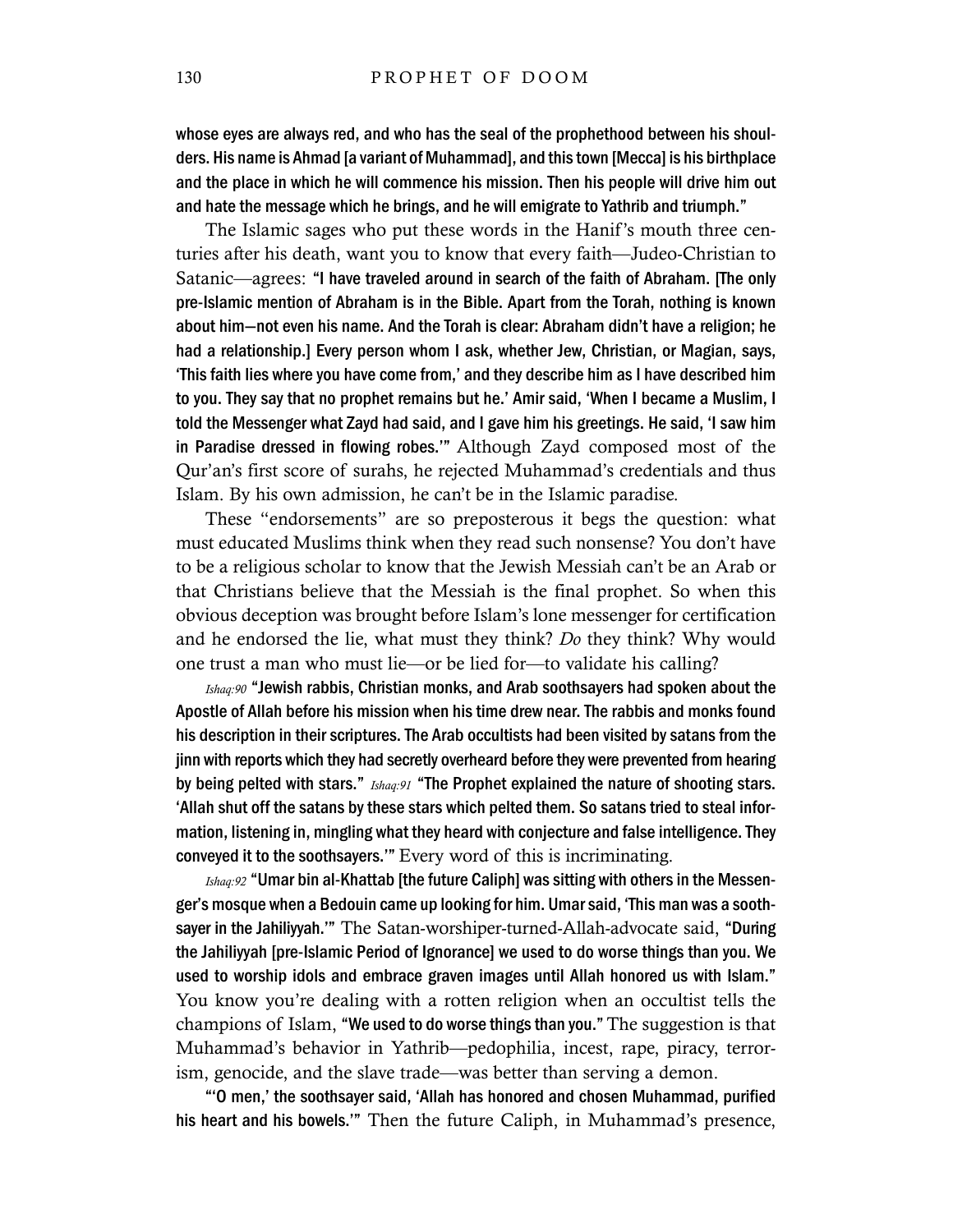asked the former occultist what he learned from the demonic spirits: *Ishaq:93* "'Tell me,' said Umar, 'what is the most amazing saying which your familiar spirit [satanic jinn or demon] communicated to you?' 'He came to me a month before Islam and said: "Have you considered the Jinn [demons from Satan's tribe] and the hopelessness and despair of their religion [the occult—witchcraft, tarot cards, black magic, astrology, séances, etc.]?'" The Islamic hierarchy was interested in what the Satanic types had to say. Kindred spirits, I suppose.

*Tabari VI:66* "Then Umar said, 'By Allah I was by one of the idols of the Jahiliyyah. An Arab sacrificed a calf to it, and we were waiting for it to be divided up in order to receive a share. I heard coming from the belly of the calf a voice which was more penetrating than any I've heard—this was a year before Islam. The dead calf's belly said, 'There is no ilah but Allah.'"

The next Hadith comes courtesy of a fine isnad of four Muhammads and a future Caliph. "We were sitting by an idol a month before the Messenger commenced his mission, having slaughtered camels. Suddenly we heard a voice calling from the belly of one: 'Listen to the wonder; There will be no more eavesdropping to overhear inspiration; We throw down shooting stars for a prophet in Mecca; His name is Ahmad. His place of emigration is Yathrib' We held back and marveled; then the Messenger began his mission." The moral of the story is: the next time one of those pesky Christians or Jews says that Muhammad wasn't a prophet because there were no prophecies pointing to his mission, you can tell them it just isn't so. A dead camel and a cow told you he was Allah's boy.

How about one more, just to be fair. "A man came to the Prophet and said, 'Show me the seal which is between your shoulders, and if you lie under any enchantment [a demonic curse or spell] I will cure you, for I am the best enchanter [a witch practicing black magic] of the Arabs.' 'Do you wish me to show you a sign?' asked the Prophet. 'Yes. Summon that cluster.' So the Prophet looked at a cluster of dates hanging from a palm and summoned it, and began to snap his fingers until it stood before him. Then the man said, 'Tell it to go back,' and it went back. The enchanter said, 'I have never seen a greater magician than I have seen today.'" Takes one to know one.

 $\hat{\bm{\alpha}}$   $\hat{\bm{\beta}}$   $\hat{\bm{\beta}}$   $\hat{\bm{\beta}}$   $\hat{\bm{\gamma}}$ 

Moving from the ridiculous to the sublime, the religion *based* upon pagan practices has a chapter entitled: "The Messenger is Protected by Allah from Participating in Pagan Practices." The first Hadith is from Ali, the prophet's adopted son and his son-in-law, the patriarch of the Shi'ites, and one of many assassinated Caliphs. He said, "I heard the Messenger saying, 'I was only tempted to take part in heathen practices on two occasions, and both times Allah prevented me from doing what I wanted. After that I was never tempted to evil, right up to the time when Allah honored me by making me his Messenger." Since each of Islam's pillars was conceived by a pagan, I believe we have caught the prophet in another lie.

The temptation behind us, we move to one of today's more common sins: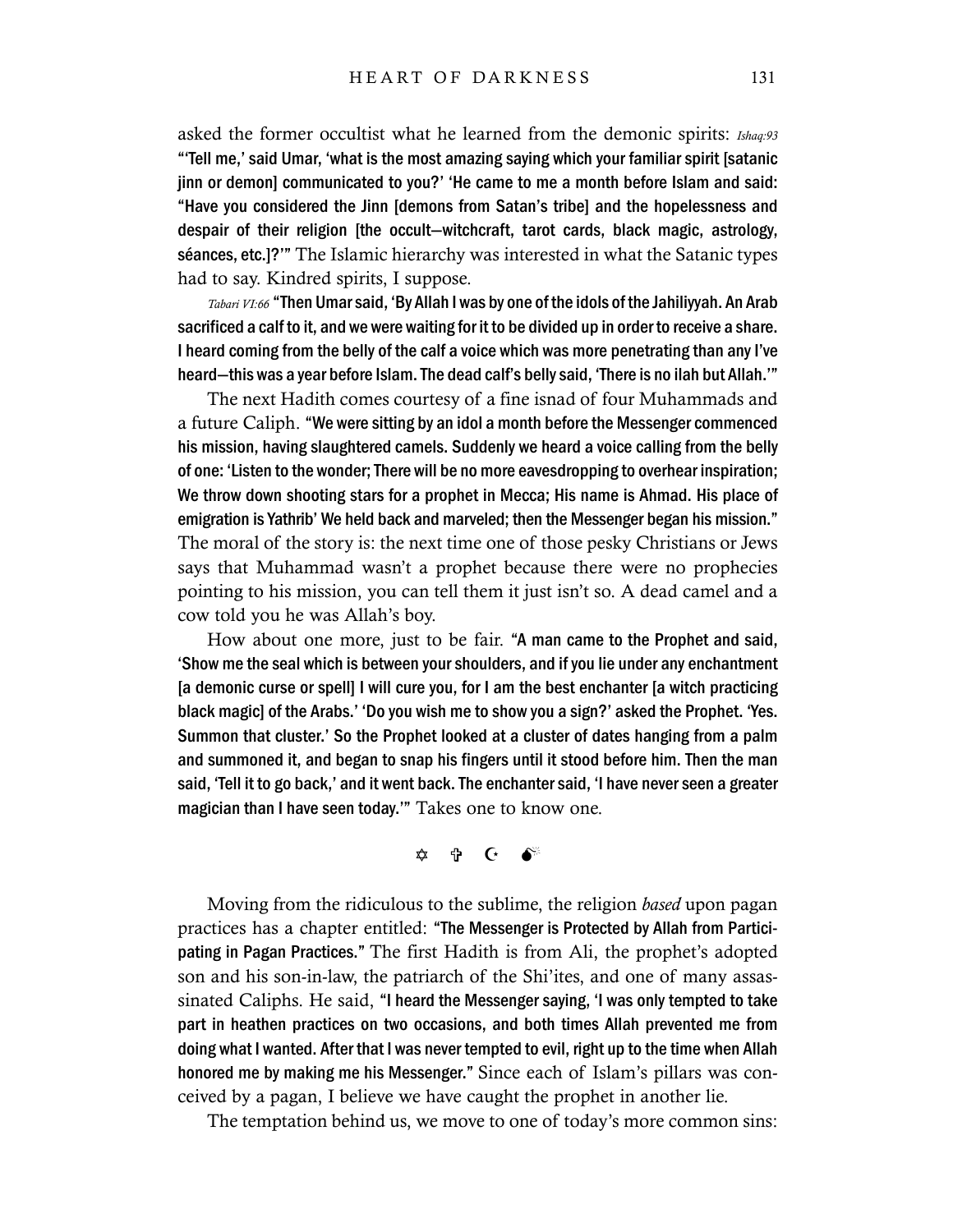sex in the workplace. Muhammad married his boss. *Ishaq:82* "Khadija was a wealthy and respected merchant. She was determined and intelligent, possessing many properties. She was the best born woman of the Quraysh, and she was the richest, too." *Tabari VI:48* "She used to employ men to engage in trade with her property and gave them a share of the profit, for the Quraysh were merchants. When she heard of Muhammad's truthfulness and nobility of character, she sent for him and proposed that he should go to Syria and engage in the trade with her property. She would give him more than she gave other men who traded for her…." The sentence rambles on to say that Islam's matriarch sent one of her slaves to keep tabs on the neophyte merchant.

"When they reached Syria he halted in the shade of a tree near a monk's cell. The monk went up to Maysarah [Khadija's slave], and said, 'Who is this man who has halted beneath this tree?' Maysarah replied, 'He is a man of Quraysh, one of the people of the Haram sacred precinct.' 'No one has ever halted beneath this tree but a prophet,' said the monk." A sixth century monk could never have seen a prophet. Further, there is no evidence that a Christian or Jewish prophet *ever* set foot in Syria.

The next line puts us in the precarious position of wondering who is lying. If the following Tradition is true, the Qur'an's assertion that there were no miracles associated with Muhammad is false. "They assert that Maysarah saw two angels shading him from the sun as he rode his camel."

"When he arrived in Mecca, he brought Khadija her property, which she sold for twice the price.… She sent for the Messenger and, it is reported, said to him, 'Cousin, your kinship to me, your standing among your people…make you a desirable match.' She offered herself to him in marriage." In one of history's great ironies, the most independent, successful, and liberated woman of her day played a pivotal role in assuring that a billion women after her would be deprived of these things.

Muhammad married money—a woman old enough to be his mother. What's more, the would-be prophet married his boss. While this is questionable, it is not illegal. Nor is what happened next. *Tabari VI:49* "Khadija sent a message to the Muhammad inviting him to take her…She called her father to her house, plied him with wine until he was drunk, slaughtered a cow, anointed him with perfume, and clothed him in a striped robe; then she sent for Muhammad and his uncles. When they came in, her father married him to her. When he recovered from his intoxication, he said, 'What is this meat, this perfume, and this garment?' She replied, 'You have married me to Muhammad bin Abdallah.' 'I have not done so,' he said. 'Would I do this when the greatest men of Mecca have asked for you and I have not agreed?'"

While achieving a prophetic marriage through alcoholic inebriation isn't religious, it's the last line that should give us pause. Muslims have contrived scores of pre-Islamic Hadiths to elevate Muhammad's standing among his people. Yet according to Khadija's father, he was a nobody. Further, he was hardly a prize specimen either: *Tabari IX:157* "The Messenger was neither tall nor short. He had a large head and beard with big black eyes. His palms and feet were calloused; he had large joints, his face was white with a reddish tinge, his chest hair was long, and when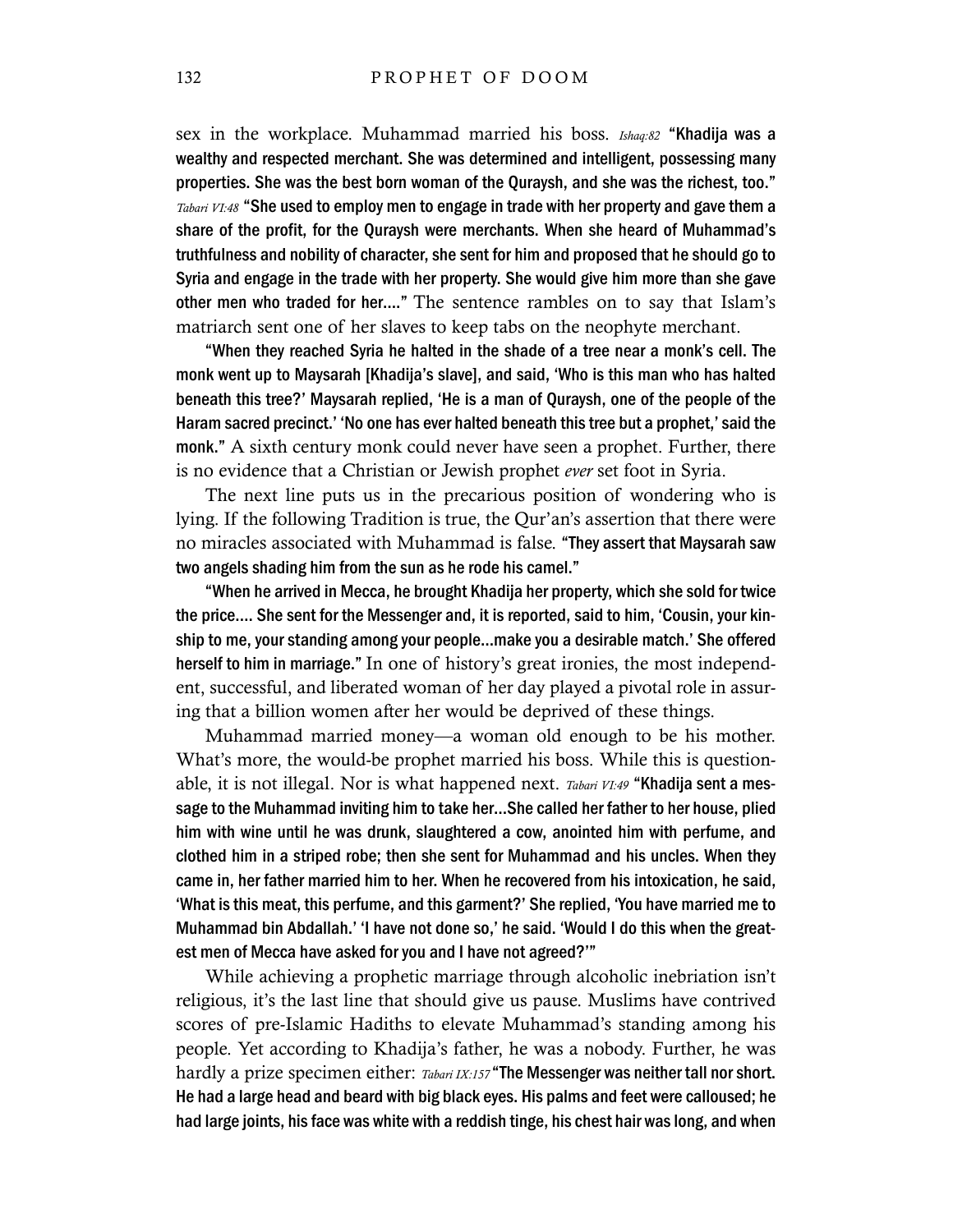he walked, he bent forward as if he were descending a slope."

The next ten years passed without a single word from Tabari. While Muslims claim to know what the monk said in Syria, they haven't a clue what happened in Mecca. Ishaq has but one line: *Ishaq:83* "Khadija was the mother of all of the Apostle's children except Ibrahim [who was born to one of Muhammad's sex slaves], namely al-Qasim, al-Tayyib, and al-Tahir. They all died in paganism." The implication here is that the prophet's boys are all roasting in hell.

The story of the greatest con ever sold resumes with this: *Tabari VI:50* "We have mentioned the conflicting reports about the Prophet's marriage to Khadija. Ten years later, the Quraysh demolished the Ka'aba and then rebuilt it. According to Ibn Ishaq, this was in the Messenger's thirty-fifth year. The reason for demolition of the Ka'aba was that it consisted of loose stones rising to somewhat above a man's height, and they wished to make it higher and put a roof over it, since some men had stolen treasures kept in its interior."

All along I have told you that the Ka'aba was little more than a rock pile. This Islamic Hadith confirms the ignobility of Allah's "House." And this is important. There is no chance that a roofless six-foot high collection of loose rocks could have survived the rigors of two millennia of flash floods and searing sandstorms. Not only is there no written or oral legacy connecting Muhammad, Mecca, and the Ka'aba with Abraham, there is no physical evidence either. The center of the Islamic faith, Allah's House, on which the whole Islamic world bows and turns, was a rock pile for rock gods.

Tabari, who reported Hadith claiming Allah had raised the Ka'aba above the floodwaters, now says: "The Ka'aba had been destroyed when the people of Noah were drowned, and Allah commanded Abraham and Ishmael to rebuild it on its original foundations. This they did as stated in the Qur'an 2:127. 'When Abraham and Ishmael were raising the foundations of the House [they said], "Lord! Accept [this] from us."'" Not only is the Qur'anic dialog gibberish, as usual, and the circumstances preposterous, it's idiotic following the assertion that Allah's House was a pile of loose stones. Muslims had no concept of time. The twenty-six hundred year chasm and thousand-mile divide that separate Abraham from Muhammad's Ka'aba cannot be crossed.

*Tabari VI:52* "The Ka'aba had not had any custodians since its destruction in the time of Noah. Then Allah commanded Abraham to settle his son by the Ka'aba, wishing thereby to show a mark of esteem to one whom he later ennobled by means of his Prophet Muhammad." Now we are being told that Allah esteemed the 20<sup>th</sup> century B.C. Ishmael by way of the 7th century A.D. Muhammad. "Abraham and his son Ishmael were custodians of the Ka'aba after the time of Noah. At the time, Mecca was uninhabited…." Since even the Islamic Hadiths aren't bold enough to move Abraham from Canaan to Mecca, how was he the custodian? And if the place was uninhabited from 2000 B.C. to 500 A.D., why pile rocks in Mecca? It can't be the center of worship if no one was there to worship. So what's the point?

Tabari tells us that the Jurhum became the custodians of the Ka'aba. He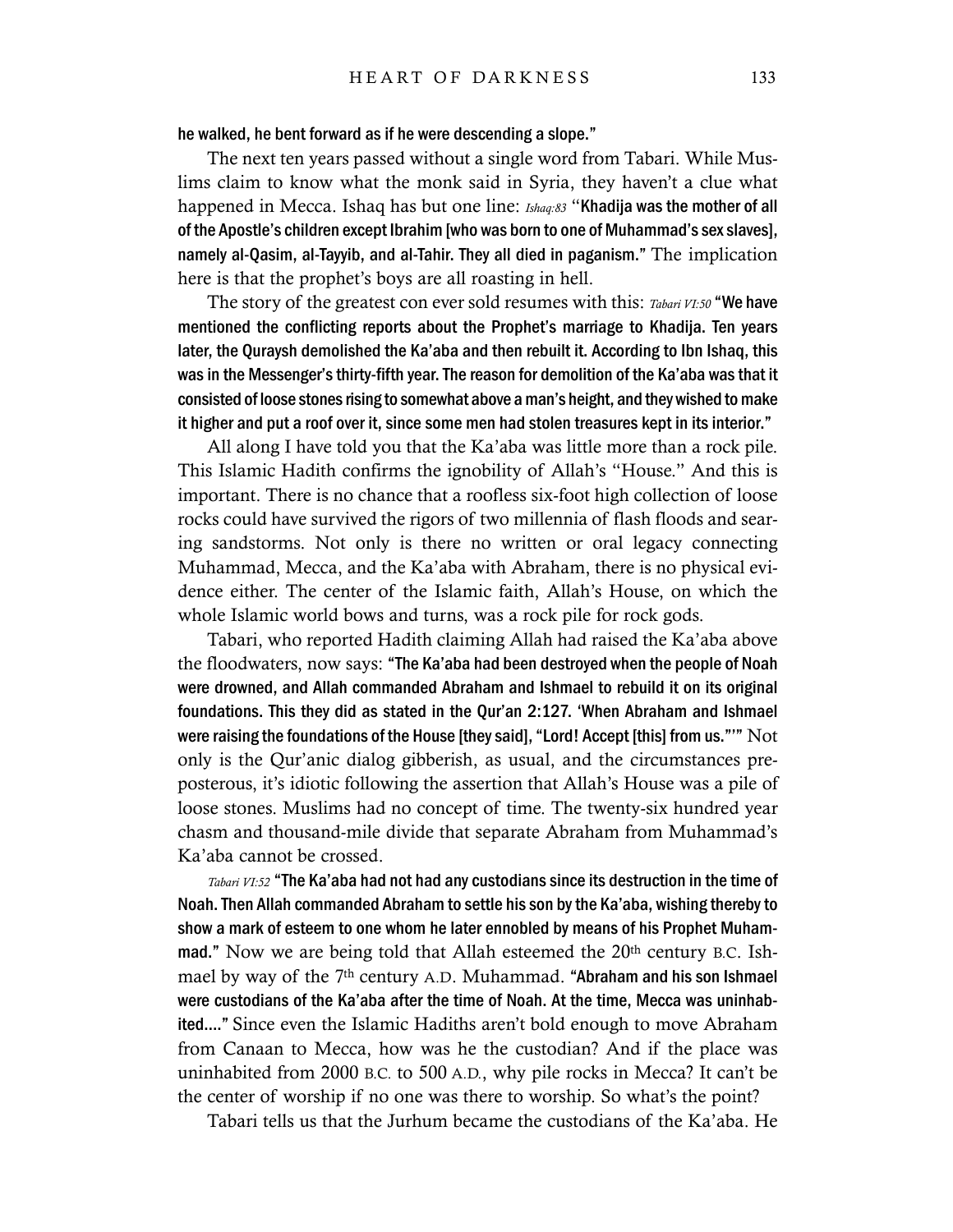simply skipped over the intervening 2,500 years between its alleged founding and the Jurhum presence. If you recall, the Jurhum clan ousted the Khuza'a tribe from their campsites around Mecca around 500 A.D. According to the Tradition, they acted badly, "misappropriated the wealth which had been presented to the Ka'aba and oppressed those who came to Mecca. Their behavior became so unrestrained that when one of them could not find a place in which to fornicate he would go into the Ka'aba and do it there. It is asserted that Isaf fornicated with Na'ilah in the interior of the Ka'aba and that they were transformed into two stones. During the Jahiliyyah [period of pre-Islamic Ignorance] any person who acted wrongfully or oppressively in Mecca, perished on the spot." This fanciful pagan milieu formed the basis of Islam. "Allah sent a bleeding of the nose and a plague of ants against the Jurhum and destroyed them, while Khuza'a expelled those who survived…Amir felt that he would be defeated, so he brought out the two gazelles of the Ka'aba and the sacred Black Stone."

The irreverent blend of Jewish history and Arab mythology continues: *Tabari VI:55* "The Ka'aba was taken over by the Khuza'a except three functions which were in the hands of the Mudar. The first of these was the ijazah, the giving of permission to the pilgrims to leave Arafat…The second function was the ifadah, the permission for the pilgrims to disperse to Mina on the morning of the sacrifice." Two more Islamic rituals associated with the hajj now have links to an ignoble pagan past. *Ishaq:88* "This state of affairs lasted until Allah sent Muhammad and revealed to him and gave him the laws of his religion and the customs of the pilgrimage." Following a hundred Hadith desperately trying to ascribe the rites and rituals of Islam to the Jewish patriarchs, and a hundred more proclaiming that they were derived from the pagan practices of Qusayy, one line contradicts them all.

There was however, a pre-Islamic pagan custom Muhammad disregarded. And wouldn't you know it, it was the one he should have retained. "The third function was the nasi, the delaying or postponement of the sacred month by intercalation. When Islam came, the sacred months had returned to their original times, and Allah established them firmly and abolished the nasi." Pre-Islamic Arabs, unlike civilized people around them, had yet to switch away from the lunar calendar. But to their credit, they were at least observing intercalation to keep their seasons intact. Muhammad abandoned intercalation, condemning Muslims to a 354-day year. Not only didn't the pagan sacred months return to their original times, he assured that they would never be established, forever floating around the solar year. While foolish, the lunacy honored his god's lunar legacy.

One of the most revered Islamic legends comes from this period. A series of Hadiths focused on "Rebuilding of the Ka'aba" begin with this report: *Tabari VI:56* "A relative of Abd Mahaf [Slave-to-the-Sun-God] had stolen treasure from the Ka'aba. They took him to a female Arab soothsayer, who, using her occult skill, pronounced in rhyming prose that he should not enter Mecca for ten years because of his violation of the sanctity of the Ka'aba." This Islamic Tradition confirms what I shared earlier. Soothsayers are Satanic; they are occult mediums. Further, she recited in the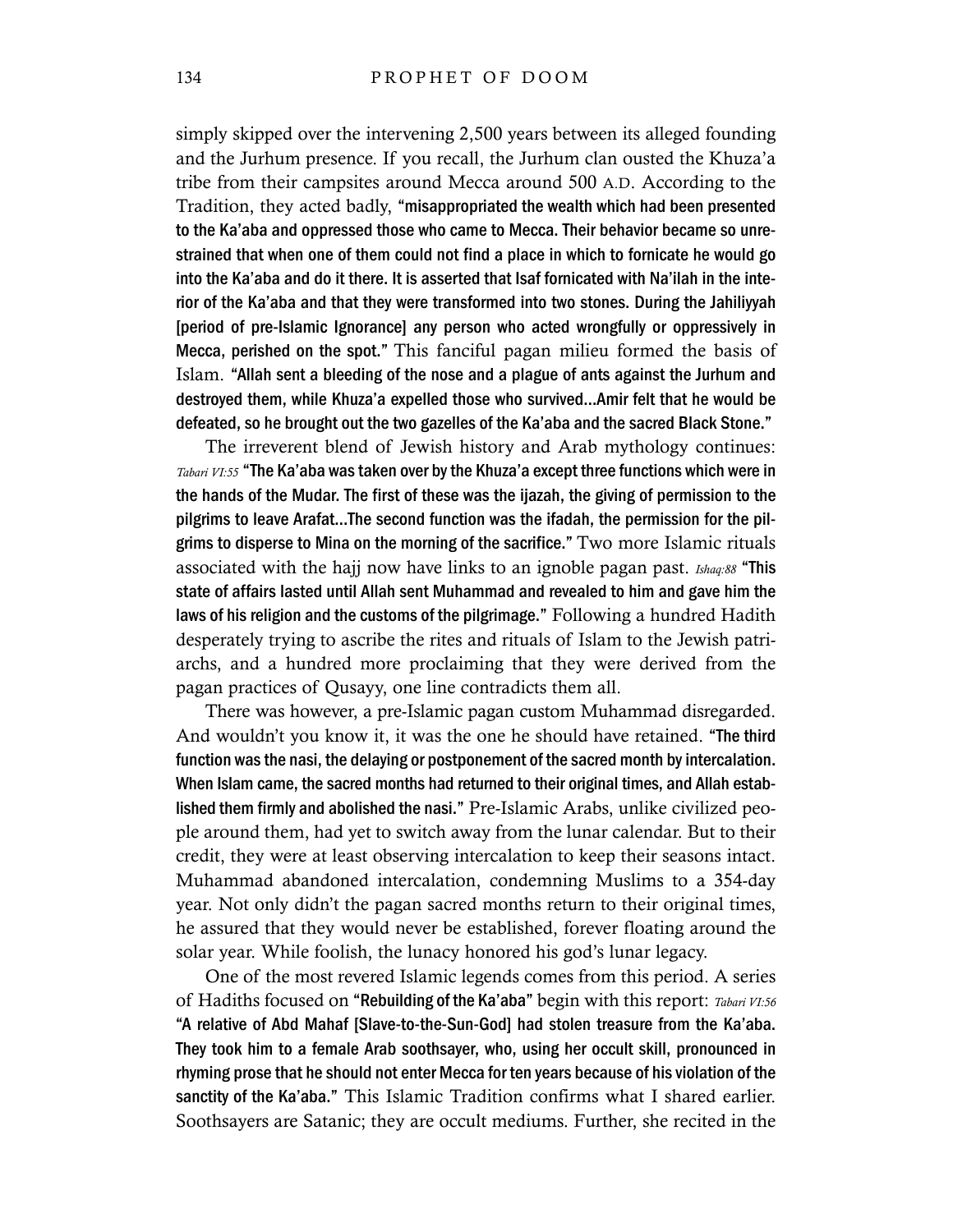same style of the Qur'an—rhyming prose. And more incriminating still, a Devil worshiper is being used to proclaim the sanctity of the Ka'aba.

The reason this story is included in the presentation of rebuilding Allah's House is that the shrine's low walls and open top made it easy for looters to steal the gods. So when the Meccans found that: *Ishaq:84* "A ship belonging to a Greek merchant had been driven ashore by rough seas at Jeddah and had been broken to pieces, they took its timbers and prepared them for use in roofing the Ka'aba. There was a Copt in Mecca who was a carpenter, and thus they had both the materials and a craftsman ready at hand." This serves to confirm the primitive nature of the Ka'aba and of Mecca itself. There was no source of wood, and without wood, there were no carpenters. Without wood and men to work it, all buildings were open to the harsh elements. Mecca in the time of Muhammad was a motley collection of open mud huts. This is important because Islam is said to have arisen because the Meccans were flaunting their wealth. That simply wasn't possible.

The next transition is as disjointed as the Qur'an, and equally revealing. "There was a snake which used to come out of the well in the Ka'aba into which votive objects were thrown. It would lie on top of the Ka'aba wall every day to sun itself. It was a terror." There are way too many Satanic symbols associated with Muhammad and Allah. Abraham was drawn from Israel to Mecca by god's presence in the form of a snake. The same snake coiled himself up, showing Abraham where to build the Ka'aba. Now a snake is living inside Allah's House. The snake and the apple sign on Muhammad's back, are Satan's most enduring symbols.

*Ishaq:84* "People were terrified of the snake because whenever anyone went near, it would draw itself up, make a rustling noise, and open its mouth. One day, as it was lying on top of the Ka'aba as usual, Allah sent a bird which seized it and carried it off. [And who said Allah couldn't do miracles.] On seeing this the Quraysh said, 'We may hope that Allah is pleased with what we intend to do. We have craftsman and we have timber, while Allah dealt with the snake.'" *Tabari VI:56* "This was fifteen years after the Sacrilegious War. Muhammad was thirty-five. When they made the decision to demolish and rebuild the Ka'aba, Abu took a stone from it which leapt from his hand and returned to its place."

This Hadith, in context of Muhammad's imminent involvement in the Ka'aba's reconstruction and it's Black Stone, strongly suggests that the Meccans thought the Black Stone was Allah and that he/it actually lived in the Ka'aba. *Ishaq:85* "The people were afraid to demolish the temple and withdrew in terror from it. Al-Walid said, 'I will begin the demolition.' He took up his pickaxe and walked up to the House saying, 'O Ka'aba, do not be afraid. O Allah we intend nothing but good.' Then he demolished part of it near the two corners." One of Muhammad's religious contemporaries is telling a rock pile not to be afraid. Approaching Allah with a pickaxe, he says that he means him no harm. How is a pickaxe threatening to God? And, if he were God, and you approached his "House" with a pick, a carpenter, and some wood, don't you think he might figure it out?

In this final Tradition prior to the first Qur'anic revelation, Muhammad